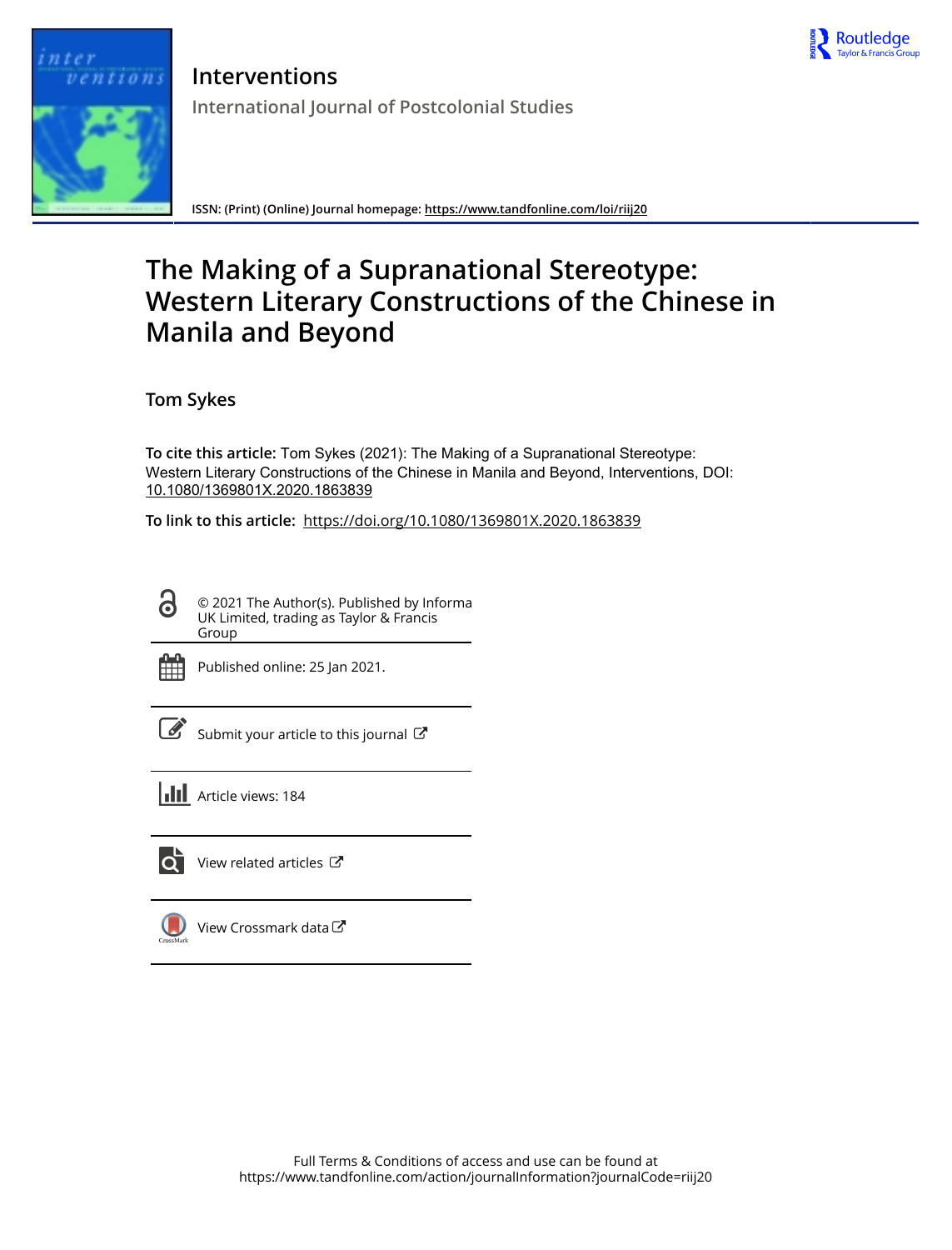### THE MAKING OF A SUPRANATIONAL STEREOTYPE: WESTERN LITERARY CONSTRUCTIONS OF THE CHINESE IN MANILA AND BEYOND

### Tom Sykes<sup>®</sup>

School of Film, Media and Communication, University of Portsmouth, Portsmouth, UK

.................. Asian studies **Chinese-Filipinos** repertoire, reaching back to Daniel Defoe in 1725, and bearing common Orientalism Philippines postcolonial literature travel writing ................. This essay critiques Orientalist constructions of Chinese-Filipinos in British and American fiction, travel writing and reportage over four centuries. The Chinese as skinflint entrepreneur is perhaps the oldest stereotype in this attributes with the anti-Semitic modelling of Jews in Europe. A century later, travel writers Charles Wilkes and William Henry Thomes conflate concerns about Chinese migration to the UK and US with disquiet about Chinese economic activity in Manila. While these authors revere the enterprising spirit of the Chinese, they are also anxious that the Chinese are depriving other ethnic groups of jobs and opportunities to prosper. Another paradox came into play towards the end of the century when an ascendant middle class of mixed race Chinese méstizos produced both the wealthy businesspeople who shored up the socioeconomic status quo and the leading personalities of the Philippine independence movement that sought to overturn that status quo. Western writers of the time invest this ambiguity in Chinese characters who are outwardly respectable yet

## [...............](http://www.tandfonline.com)........................................................................................ Routledge

interventions, 2021

https://doi.org/10.1080/1369801X.2020.1863839 Tom Sykes [tom.sykes@port.ac.uk](mailto:tom.sykes@port.ac.uk)

© 2021 The Author(s). Published by Informa UK Limited, trading as Taylor & Francis Group This is an Open Access article distributed under the terms of the Creative Commons Attribution-NonCommercial-NoDerivatives License ([http://creativecommons.org/licenses/by-nc-nd/4.0/\)](http://creativecommons.org/licenses/by-nc-nd/4.0/), which permits non-commercial re-use, distribution, and reproduction in any medium, provided the original work is properly cited, and is not altered, transformed, or built upon in any way.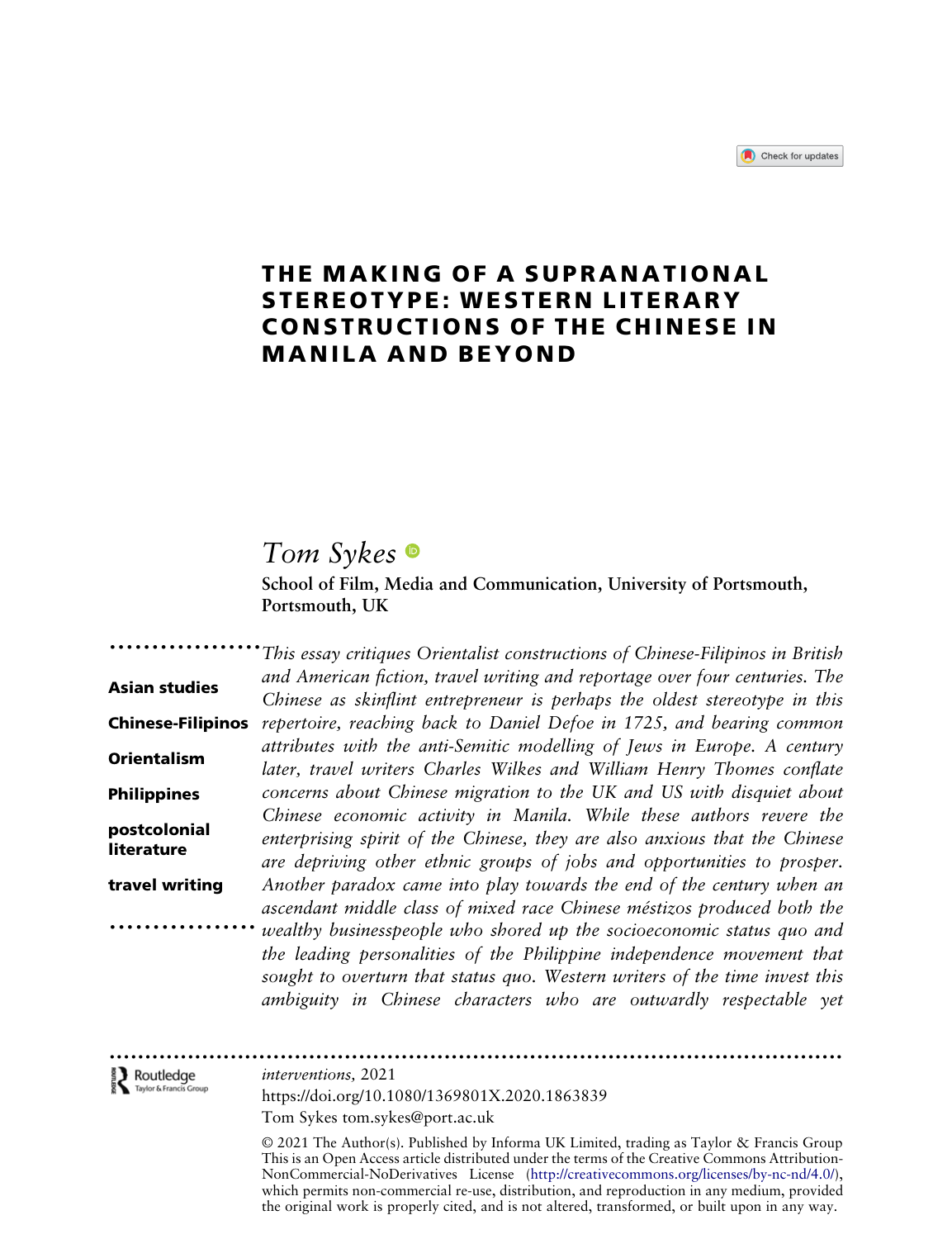ultimately untrustworthy when dealing with westerners. Although such patent Sinophobia lulled as the twentieth century wore on, geopolitical events intervened to ensure that innuendos about Chinese elitism and money-grabbing survived in the work of Raymond Nelson and Timothy Mo. These texts respond to the rise of the People's Republic of China to regional superpower status and the consequences of this new multilateral world order for the Philippines. By the election of President Rodrigo Duterte in 2016, anti-Chinese sentiment reignited, hypocrisy a crucial part of the kindling. At the same time as overlooking or vindicating the exercising of American "hard" and "soft" power over the Philippines, Jonathan Miller and other liberal Orientalists exaggerate China's military and economic threat to Manila, Southeast Asia and the West.

The momentous origin story of the Chinese in the Philippines has commonalities with those of other diasporas around the world. It is a narrative of adaptation and reinvention, negotiation and integration; and, more disturbingly, of the community's ridicule, ruthless interpellation and frequently lethal oppression at the hands of the "host" regime. Chinese emigration to the Philippines dates back to at least the tenth century, when merchants from Fujian and neighbouring regions flocked to the archipelago to trade cotton, textiles and other profitable commodities (Yap [1998,](#page-21-0) 53). When the Spanish established their colonial government in Manila in 1571, they were keenly aware of the economic value of the capital city's sangley – as the Spanish now dubbed the Chinese – traders, craftspeople, artisans and goldsmiths. To ensure the loyalty of their new subjects, the Spanish launched a campaign of religious conversions and encouraged intermarriage with indios (Christianized native Malay Filipinos). Those who complied were placed in the ghetto of Binondo, which is now thought to be the oldest "Chinatown" district of any city in the world. Those who did not comply were semi-imprisoned in a worse ghetto called Parián, where they had to observe strict curfews and could not leave the district without formal permission from the Spanish (Yap [1998](#page-21-0), 53).

<span id="page-2-3"></span><span id="page-2-2"></span><span id="page-2-1"></span><span id="page-2-0"></span>Throughout the seventeenth century, the mistreatment of the Chinese along with further "Chinese immigration would periodically contribute to rising tensions between the Spanish settlers and the growing numbers of Chinese labourers and artisans", argues the Filipino historian Luis H. Francia ([2014,](#page-20-0) 62). In 1603, 1639 and 1662, these tensions led to Spanish massacres of over fifty thousand Chinese in total (Clodfelter [2017,](#page-20-1) 61). As is conventional of racist violence in other historical contexts, these atrocities were justified ideologically by slandering and stereotyping the victims. Under the Spanish colonial gaze, the Chinese were variously but often concurrently homosexual (Garcia [2008](#page-20-2), 387), disease-carrying, unhygienic, untrustworthy, seditious,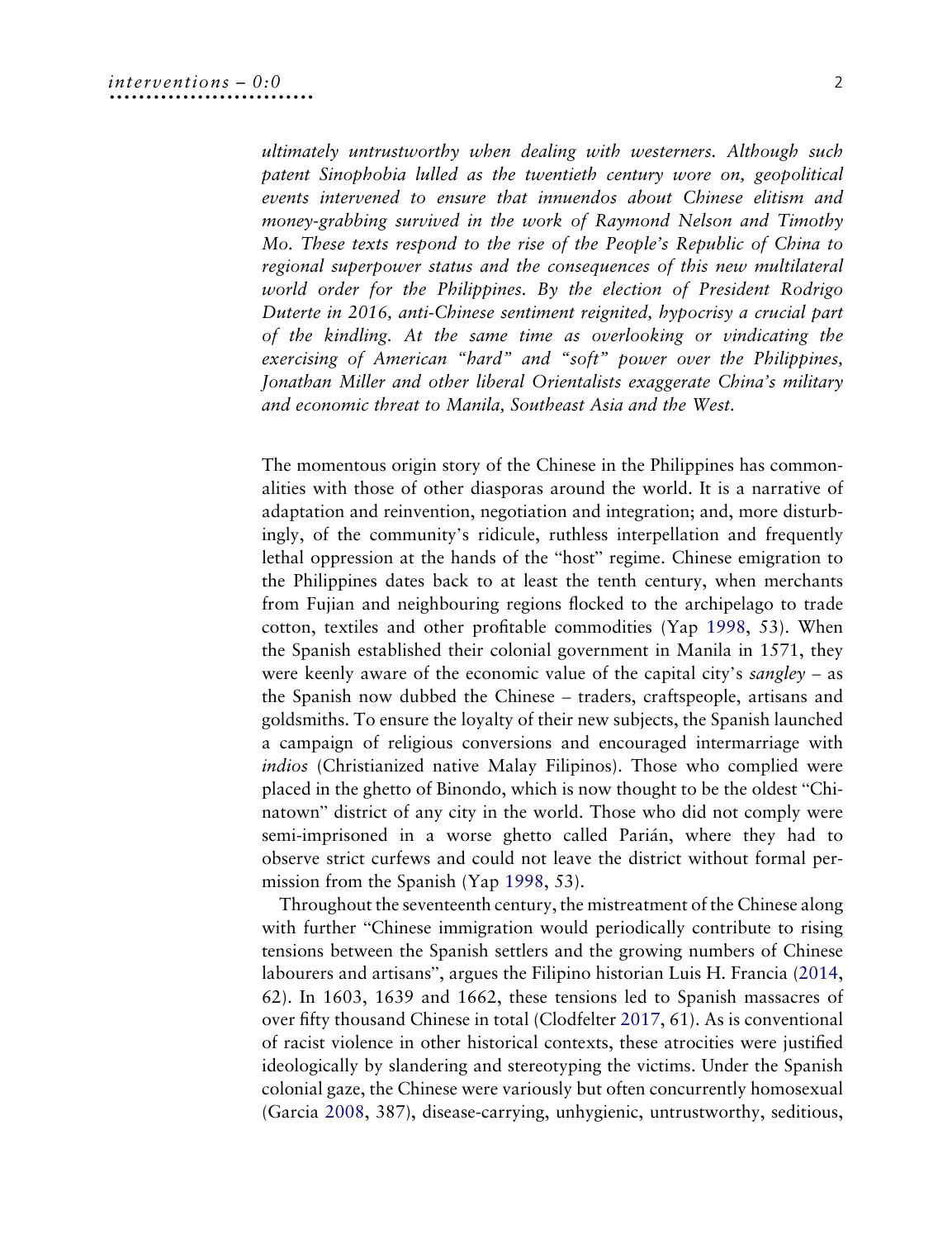parochial, irreligious and – most significantly for the focus of this essay – economically successful enough to destabilize the status quo. As with other cultural and racial stereotypes, these can be contested and deconstructed in various ways, and that is partly the objective of this article, especially when we start to explore western literary adumbrations of the Chinese. For example, the homosexuality allegation is a classic case of "victim-blaming", given that, according to Edgar Wickberg, it was produced by the Spanish creation of the Parián ghetto in which there was a predominance of male sangleys, as few Chinese women were permitted to settle in the Philippines at that time (Wickberg [1997,](#page-21-1) 157).

<span id="page-3-3"></span>While the western literary texts on the Philippines that I consider in this here do not repeat this particular slur, they nonetheless appropriate other Spanish anxieties about Chinese Filipino professional activities and class positionality. In addition, these western constructions are inflected to different degrees by western metropolitan concerns about the Chinese in China, and their presence in other parts of Asia and in western societies themselves. The result is a supranational stereotype of the Chinese patterned by western assumptions about the characteristics of Chinese populations in at least three continents. (By the late nineteenth century, argues the historian Richard Chu, this supranational framing of the Chinese was beginning to influence ideologically the Malay-origin majority in the Philippines because the western "discourse on the Chinese in other parts of the world no doubt affected the views of those in the Philippines") ([2010,](#page-20-3) 75). As is the wont of classic Orientalist generalization and homogenization, the stereotype therefore is not especially alert to the unique traits of the Chinese in Manila.

<span id="page-3-2"></span><span id="page-3-1"></span><span id="page-3-0"></span>A brief passage from Daniel Defoe's A New Voyage Around the World by a Course Never Sailed Before ([1725](#page-20-4)), a fictionalized travelogue which was "designed to enlist the sympathy of its readers for a serious scheme of colonization" (Jack [1961](#page-20-5), 324), inaugurates the main coordinates of this supranational stereotype that will beget later Orientalist writing on the Philippines:

Our ship was now an open fair; for, two or three days after, came the vessel back which went away in the night, and with them a Chinese junk, and seven or eight Chinese or Japanners; strange, ugly, ill-looking fellows they were, but brought a Spaniard to be their interpreter, and they came to trade also, bringing with them seventy great chests of China ware exceeding fine, twelve chests of China silks of several sorts, and some lackered cabinets, very fine. We dealt with them for all those, for our supercargo left nothing, he took everything they brought. Our traders were more difficult to please than we: for as for baize and druggets, and such goods, they would not meddle with them; but our fine cloths and some bales of linen they bought very freely. So we unloaded their vessel and put our goods on board. We took a good sum of money of them besides; but whither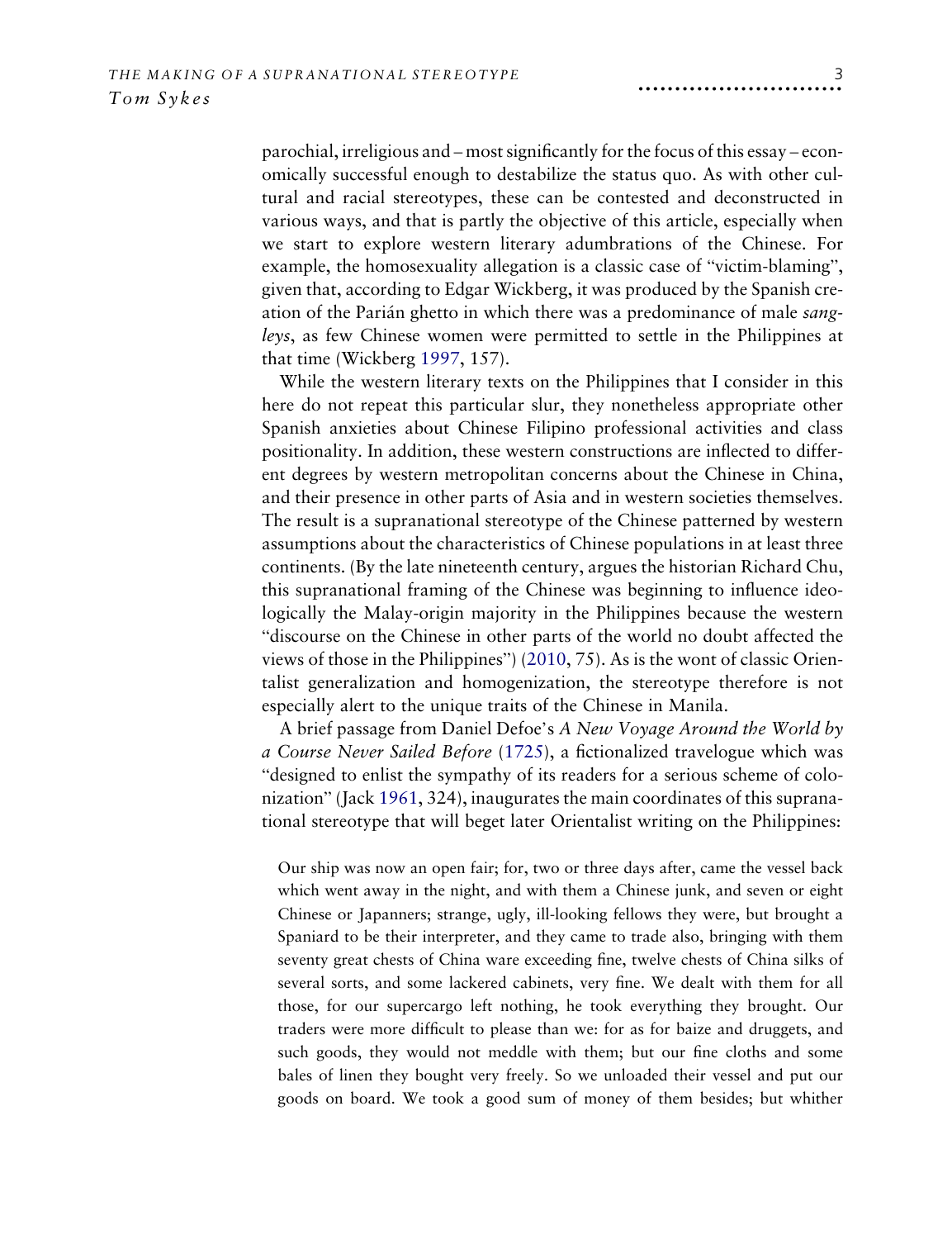they went we knew not, for they both came and went in the night too, as the other did. (Defoe [1725,](#page-20-4) 268)

<span id="page-4-1"></span>These merchants are Chinese nationals encountered off the coast of Luzon and not residents of Manila, but this does not matter to the supranational stereotype Defoe is helping to hatch. The merchants are, according to Defoe, clearly good at their jobs, for their wares are "very fine", although they have a fastidious, "difficult to please" business mindset. Such emphasis on "the Chinese … association with money" has since Defoe become a "pervasive truism" in Philippines-related discourses, according to the Chinese Filipina literary historian Caroline S. Hau ([2000,](#page-20-6) 152). For Defoe, these men are inscrutable – are they in fact Chinese "or Japanners"? – and unpredictable creatures of the night whose onward destination is an enigma. This "othering" of the Chinese as estranged and displaced would not be out of step with official Spanish attitudes of the era, given that the colonial state had issued a decree in 1686 "calling for the mass deportation of the Chinese" and would do so again in 1744 (Chu [2010,](#page-20-3) 55). As far as Defoe is concerned, the mysterious actions of these seaborne Chinese fit with their "strange" appearances. As we will see, subsequent Orientalists will go much further and reduce Chinese conduct, customs and habits to biological attributes, conforming to the classic racist worldview in which "group differences in physical traits are considered a determinant of social behaviour and moral or intellectual qualities" (Van Den Berghe 1970, 87).

<span id="page-4-0"></span>Problematic as it is, Defoe's portrait of the Chinese is more lenient than those of succeeding Orientalists; more Sino-suspicious than Sinophobic, as it were. We might impute this to the fact that, while the "Yellow Peril" bogeyman of China as a territorial and civilizational threat to the "Occident" had been a staple of Western European political rhetoric since the reign of Genghis Khan, by Defoe's time the "First British Empire" was not yet in competition with China and British public sentiments towards the Chinese were generally favourable (Frayling [2014\)](#page-20-7). But around the same time A New Voyage was published, European settlers in North America were seized by a "Chinamania" for imported Chinese tea, porcelain and fabrics, a societal craze that solidified the notion in the fledgling US that the Chinese were shrewd entrepreneurs (Lee [2016,](#page-21-2) 29). After the Declaration of Independence in 1776, American businessmen were eager to compete with Europe for gainful Chinese trade, a venture that began in November 1783 when the first ever US cargo ship (filled with ginseng) set sail for Beijing (29).

<span id="page-4-3"></span><span id="page-4-2"></span>In the mid-to-late nineteenth century, European and American political elites had changed their stance, now fearing Chinese encroachment into the Dutch colony in Java and the prospect of a Chinese invasion of Australia as grave challenges to western hegemony in the region (Lyman [2000,](#page-21-3) 689). While such apprehension certainly instructed Orientalist attitudes, their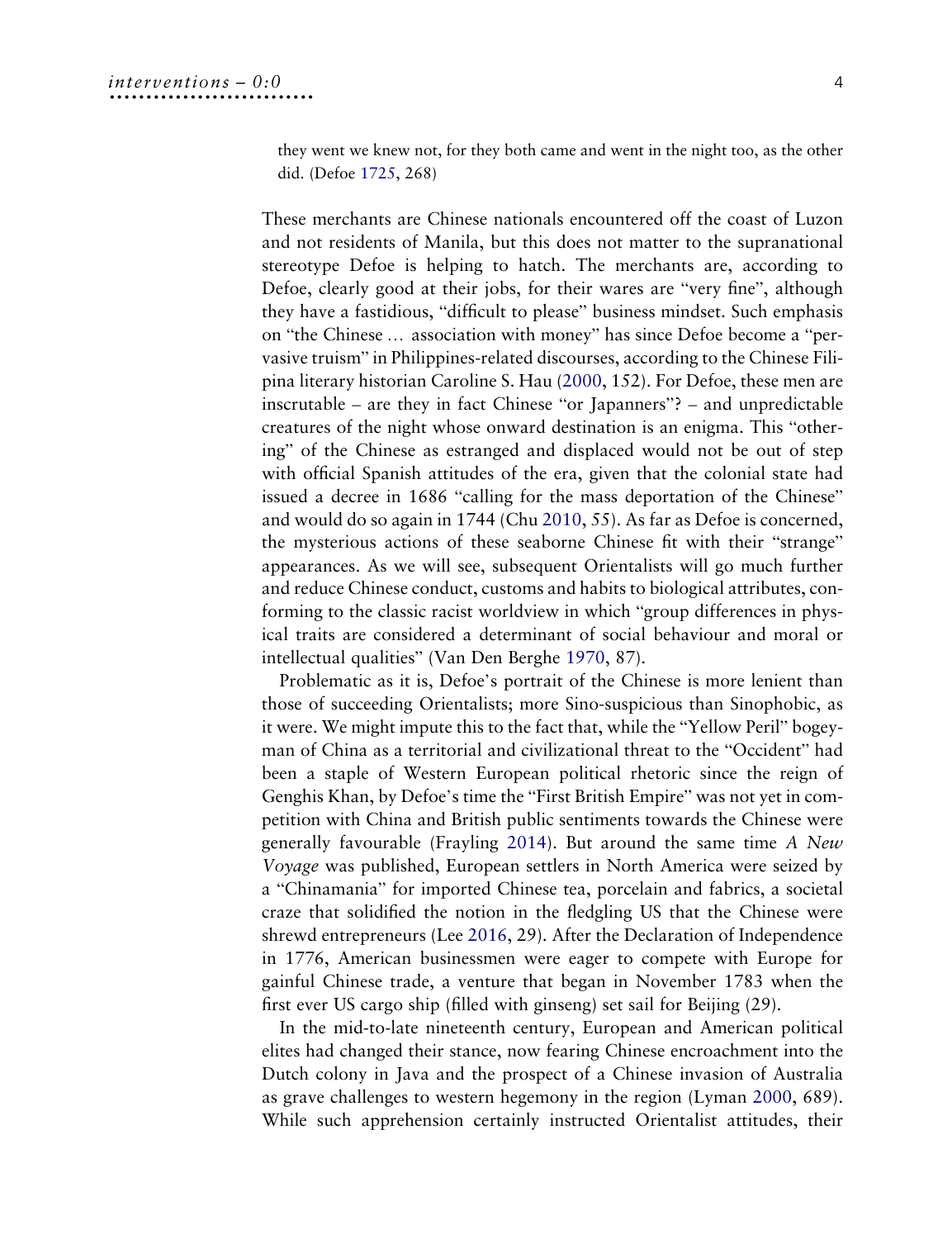<span id="page-5-4"></span><span id="page-5-3"></span><span id="page-5-2"></span><span id="page-5-1"></span><span id="page-5-0"></span>imaging of the Chinese was motivated more by anxieties about a double Chinese threat to capitalism in the Philippines and in the West. In both these locations, Chinese entrepreneurs were allegedly siphoning business away from other ethnic communities, while lower-level Chinese workers were seen to be obtaining jobs that rightfully belonged to "native" groups. In the case of the Philippines, after the Spanish relaxed immigration laws in the early 1800s and the Chinese population mushroomed from 8,000 to 100,000 (Wickberg [1997\)](#page-21-1), Chinese Filipino business clans came to dominate the country's lucrative cash crop industries (the products of which were often processed in and always exported from Manila), to the detriment of foreign companies' profits (Constantino [2010](#page-20-8), 118). At the same time, there was a sharp increase in the number of Chinese employed in more proletarian retail and "coolie" roles (Wickberg [1997](#page-21-1)), which chipped away at méstizo and Filipino dominance of "urban provision", amongst other sectors (Arensmeyer [1980,](#page-19-0) 190). Inside the West – or more specifically the US – there was establishmentarian envy towards Chinese immigrant ownership of laundry, horticulture, retail and catering operations that were thought to require "enterprising acumen" (Kwong and Dušanka [2007](#page-20-9), 10–20), while the big American labour unions, purporting to defend the interests of the white proletariat, blamed poorer Chinese labourers for "[driving] down wages, [taking] away jobs" and supinely volunteering to become "pawns of factory owners and greedy capitalists" (35). The doubleness of this monetary based alarm about the Chinese in both the East and West is captured in numerous Orientalist texts of the period. Before settling in the Philippines as a Presbyterian activist who would occasionally intervene in public debates about politics and religion, the Scottish merchant Robert MacMicking spent three years in Manila, an experience he recorded in his [1851](#page-21-4) travel memoir Recollections of Manilla and the Philippines During 1848, 1849 and 1850. In the book – something of a patchwork of narratives about notable people and places; polemical screeds on geopolitics and economics; and catalogues of information on media, etiquette, transport, food, drink and accommodation – MacMicking observes, "These China shopkeepers have nearly driven all competition, except with each other out of the market, – very few Mestizos or Spaniards being able to live on the small profits which the competition amongst themselves has reduced them to" (23). Writing a little before MacMicking, the American adventurer Charles Wilkes, who commanded the United States Exploring Expedition (1838– 42) to investigate opportunities for global resource exploitation, avers that "the Chinese … have almost monopolized all the lucrative employments among the lower orders" [\(1849,](#page-21-5) 462). But Wilkes' wariness here is mitigated by his praise elsewhere in his account for the Chinese as "all activity" (17) thanks to their enthusiasm for trade. This further double, even contradictory gaze was echoed in a late Victorian edition of the London Times which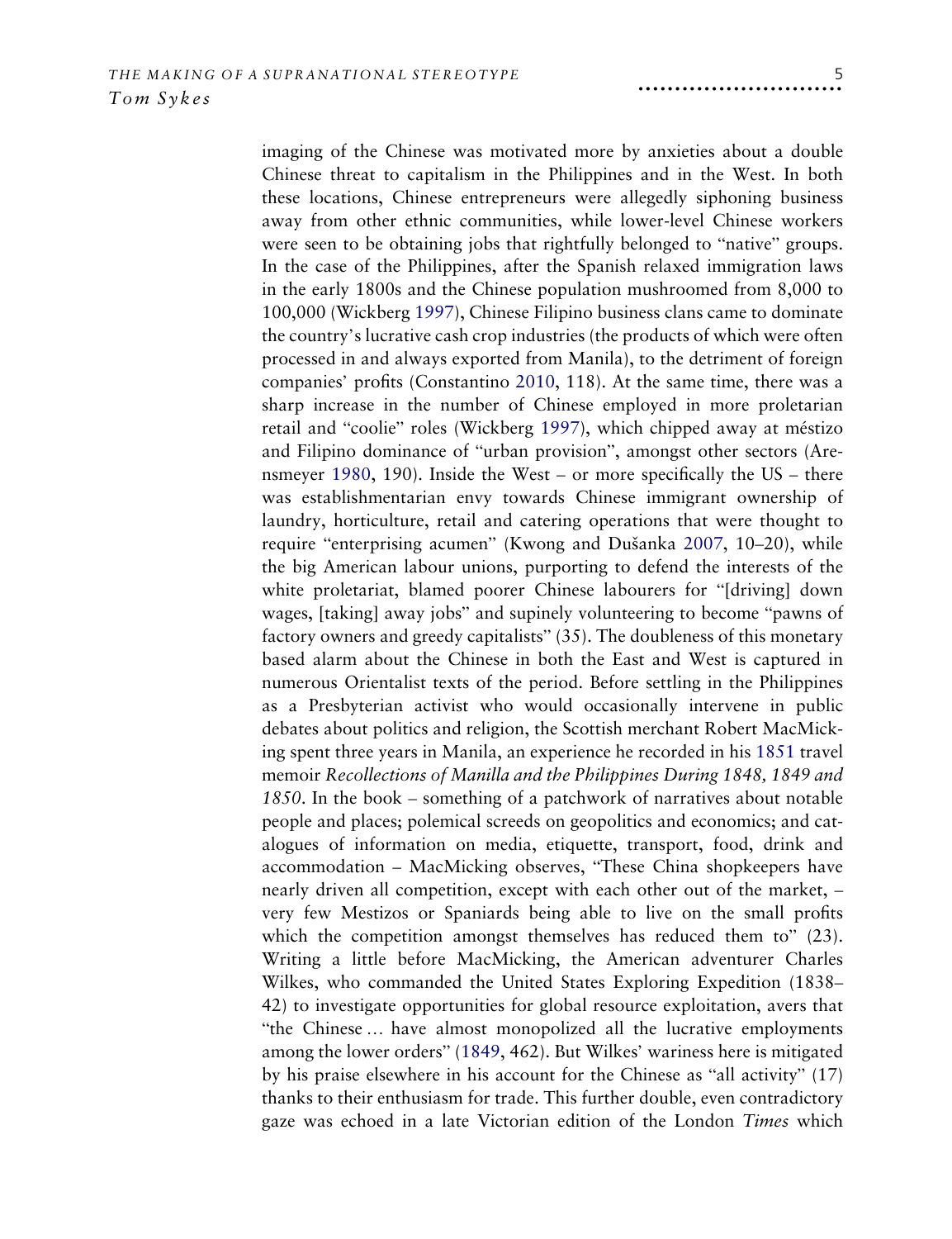intersowed warnings about the influx of Chinese jobseekers to England with admiration for their "hard-working, patient and economical" disposition. Similarly, in the 1840s and 1850s, the stance of US newspapers on Chinese miners in the American West alternated between admiration for their work ethic and disdain of their "servile", "clannish, deceitful" ways (Kwong and Dušanka [2007](#page-20-9), 44–45). It is probable that Orientalist Sinophobia was also determined by formal and informal restrictions placed on the types of work Chinese could carry out in both the US and in the Philippines. In the US, out of fear of competition for their livelihoods, Irish and French immigrant miners – and later on, American trades unionists – physically intimidated many Chinese migrants into taking up alternative employment in the laundry, restaurant and other sectors stated above. In the Philippines, the existence of a Chinese bourgeoisie in the nineteenth century was partly the long-term consequence of an early Spanish colonial policy of prohibiting the Chinese from farming, leaving them little choice but to indulge in mercantile activities. Therefore, the complaints Wilkes, MacMicking and others make about Chinese over-representation in certain economic areas lack historical understanding and constitutes a form of victim-blaming in which the Chinese are to be held accountable for conditions not of their own making.

<span id="page-6-1"></span><span id="page-6-0"></span>Such victim-blaming along the lines of labour and capital bears a parallel with European anti-Semitism which, according to David Nirenberg, grew out of medieval laws "[barring] Jews from many economic activities", which had the knock-on effect of "[channelling] Jews into specific financial institutions such as money lending and tax collecting" [\(2013](#page-21-6), 196–97). Coterminous with Victorian/Edwardian Orientalist unease about lower- and upper-class Chinese, British novelists from Benjamin Disraeli to G. K. Chesterton to Hilaire Belloc variously sketched Jews as, "skilful accumulators of property" (Cheyette [1995,](#page-20-10) 67), poor, insular, submissive (181–82) and guilty of financial crimes such as the 1912 Marconi insider trading scandal (151). Of course, the Jewish and Chinese diasporas are not the only subaltern ethnic groups ever to have been vilified as economic parasites, but the comparison seems appropriate to the time and place under scrutiny in this essay. As Chu observes, "Spanish historical experiences with non-Christians such as the Jews and the Muslims may have influenced Spanish policy toward the Chinese" in the early colonial epoch discussed above, when Spanish endeavours to either Christianize the Chinese or ban them from the Philippines replicated Spain's campaign a century earlier to convert the Jewish population of Iberia on pain of expulsion ([2010](#page-20-3), 56). By the nineteenth century these aggressive policies were no more, but conflations between the Spanish maltreatment of the Jews in Iberia and the Chinese in Manila survived in residual hegemonic attitudes towards the Chinese as a "national minority" (81) and as "economic scapegoats" for an array of capitalist crises in the colony (83). It is likely that Wilkes and MacMicking, as learned men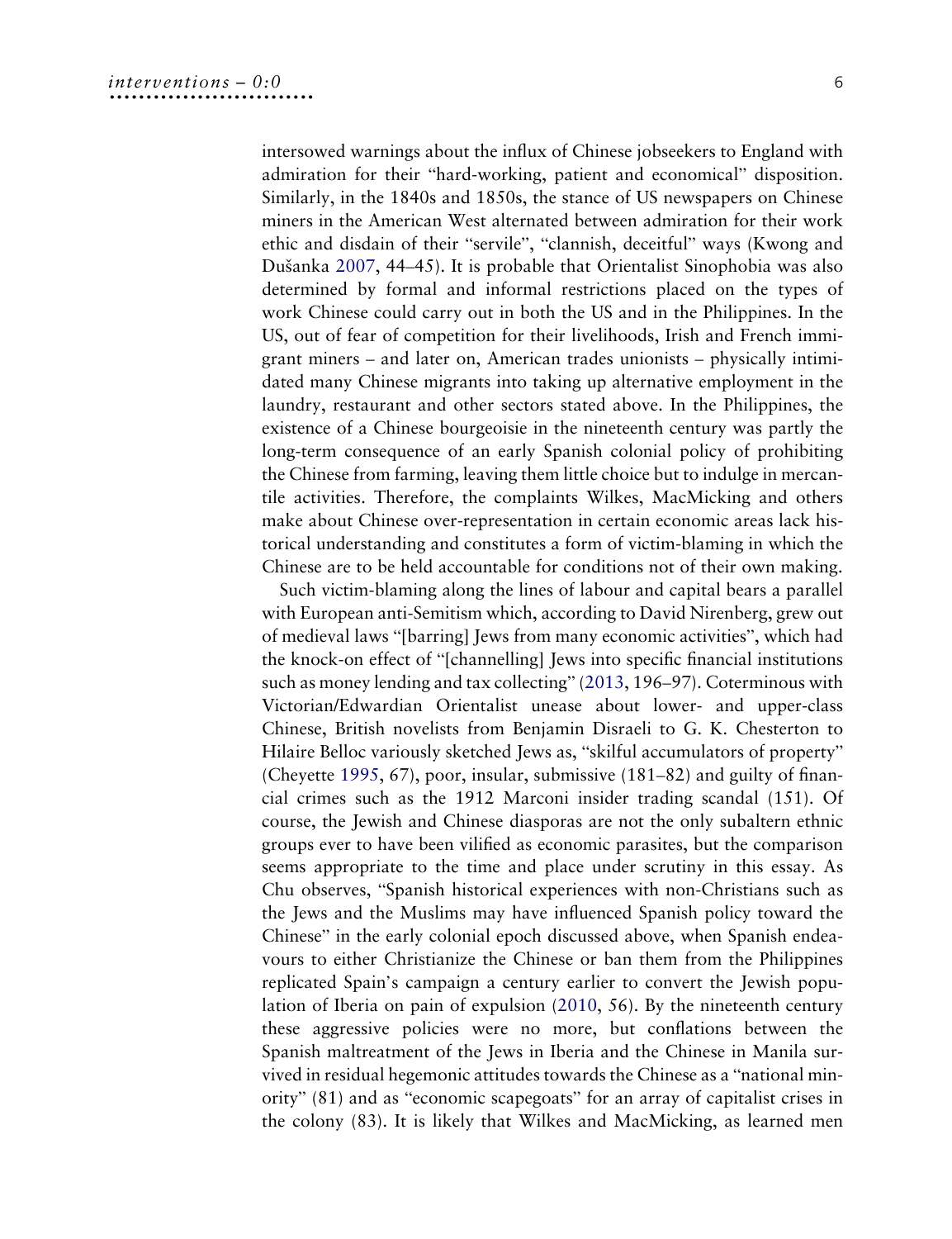who diligently researched the destinations they wrote about, would have been aware of such Spanish anti-Sinicism, if not its exact affiliations with Spanish anti-Semitism.

A good proportion of the British novels mentioned above, along with much visual media of the same period, feature the stereotypical physiognomy of the Jew, the most infamous aspect of which is an exaggeratedly large nose. As the cultural historian Sara Lipton ([2014b\)](#page-21-7) argues, this characteristic probably originated in mid-medieval art as a derogatory emblem of the Jews' "misdirected gaze" away from Christ, implying an heretical "materialism" inimical to Christian spiritualism. Later, the proboscal trope came to symbolize a form of "materialism" that is much closer to our modern understanding of the word: when money lending had become a leading enterprise in Europe, Jewish "'worldliness' and 'fleshiness' was underscored by luxurious clothing and exaggerated facial features, especially large, hooked noses" ([2014b\)](#page-21-7). Although redrawn slightly by subsequent calumnies such as the "international Jewish banking conspiracy" peddled by fascists (and some leftists) in the 1930s and 1940s, the stereotype has survived more or less intact to the present day. (The modelling of the Jews as a global clique somewhat immune to local peculiarities is an additional congruity with the supranational stereotype of the Chinese in or around Manila.)

<span id="page-7-2"></span><span id="page-7-1"></span><span id="page-7-0"></span>Similarly, in the second half of the nineteenth century when Social Darwinism was *á la mode* and the US was enacting a series of eugenic laws that effectively banned Chinese immigration, Orientalist texts present certain biological attributes as the outward expression of their Chinese characters' mean, parsimonious and/or enterprising dispositions. As with the most prominent western supporters of eugenics in the nineteenth and twentieth centuries (including economist John Maynard Keynes, writer H. G. Wells and Fabian intellectual Sidney Webb), these Orientalists were politically liberal or leftist, at least by the standards of their time. During his governorship of British-ruled Hong Kong in the mid-to-late 1850s, John Bowring was known as a progressive reformist who increased native representation in the colony's legislative council and lifted the ban on Hongkongers from serving as jurors and lawyers (Kyshe and William [1898,](#page-20-11) 42). But making such concessions to the Chinese did not dampen Bowring's attitude of racial essentialism, as is apparent from the claims he makes in his [1859](#page-19-1) travelogue A Visit to the Philippine Islands. "The Chinese physiognomy, and the Chinese character", he writes, "had left their unmistakable traces in the whole population" of a district of Panay Island, south of Manila (99). He goes on to append a description of "The slanting position of the [Chinese mens'] eyes, forming an angle over the nose, the beardless chin, the long and delicate fingers" with the assertion, "the Indians [Malay-Filipinos] … believe them [the Chinese] to be masters of the art of money-getting" (116). Implicit in Bowring's almost abutting juxtapositions of Chinese facial lineaments and personality traits is the close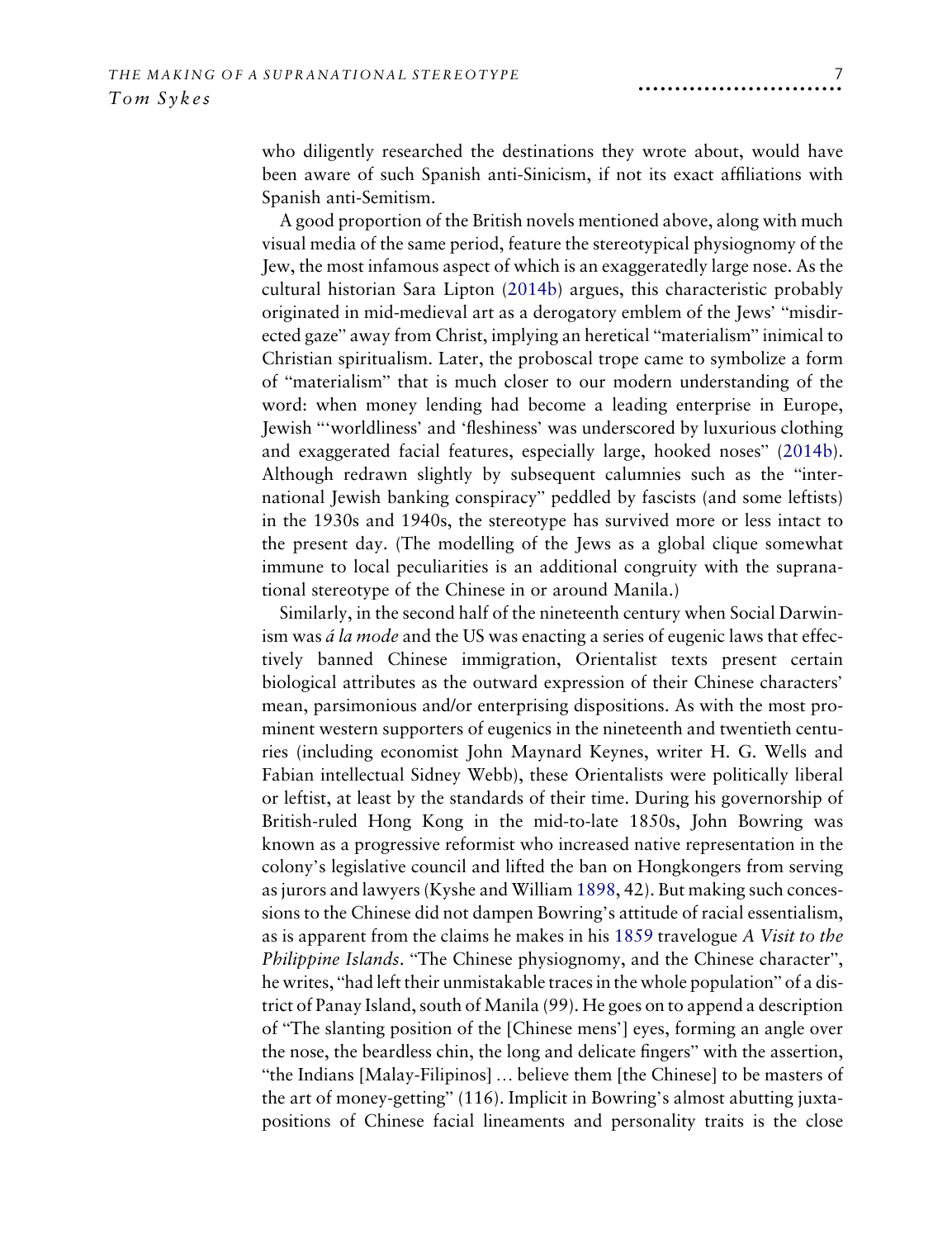association between the two phenomena. But to understand the full implications of those menacing "slanting eyes" and "delicate fingers" for the unpleasant demeanour of the Chinese, we must read on fifty or so pages:

the Chinaman makes his profit, buying the labour of the indebted and extorting its maximum with coarse and often cruel tyranny. The Chinese have a proverb that the Indian must be led with rice in the left hand of his master and a bamboo in the right. (163)

<span id="page-8-2"></span>Gait and posture could also be signifiers of a penny-pinching worldview, as in the case of the American whaler, gold digger and seafarer William Henry Thomes' novel Life in the East Indies [\(1875\)](#page-21-8), which depicts an "awkward China man … appearing courteous to all, while in his heart he despises the throng for its waste of money in riding in carriages as long as feet are able to support the body" (10). The Victorian Orientalist preoccupation with the semiotics of the Chinese body may have originated from the case of Afong Moy who, in 1834, was the first recorded Chinese woman to immigrate to the US. The Carne Brothers impresarios took her to New York City and placed her on public display in a "Chinese Saloon" simulacrum replete with red lanterns, satin curtains and Chinese objets d'art (Lee [2016](#page-21-2), 32). In Lee's view,

Afong Moy's exhibit sent out a clear message: China and the Chinese were exotic, different, and as Moy's bound feet further illustrated, degraded and inferior. By relegating her to an exotic curiosity, the Carne Brothers and all who came to gawk at her reaffirmed the West's superiority as well as the great differences between the United States and China. (33)

<span id="page-8-1"></span><span id="page-8-0"></span>Orientalist constructions of Chinese Manileños took a very different tack during the political upheavals of the 1890s. The new, rising bourgeoisie of Chinese méstizos (people of mixed Chinese and Spanish or Malay heritage) would have provoked an ambiguous reaction among outsiders with a political and commercial stake in Manila. While western firms were dependent on the goodwill of the Chinese méstizos because they were prominent in the domestic cash crop trade, the centrality of the group to the burgeoning independence movement – not to say its vital intellectual role in defining Filipino national identity – would have given western imperialists cause to label them as subversive (Tan [1987](#page-21-9), 141–42). Archibald Clavering Gunter's popular adventure novel Jack Curzon [\(1898\)](#page-20-12), about a British shipping clerk who is drawn into political intrigue when he travels to the Philippines in pursuit of a beautiful Spanish-American méstiza named Mazie Gordon, illuminates the dialectical positioning of the Chinese in the racial-social-political configuration of Manila at that time. Early in the story, we are introduced to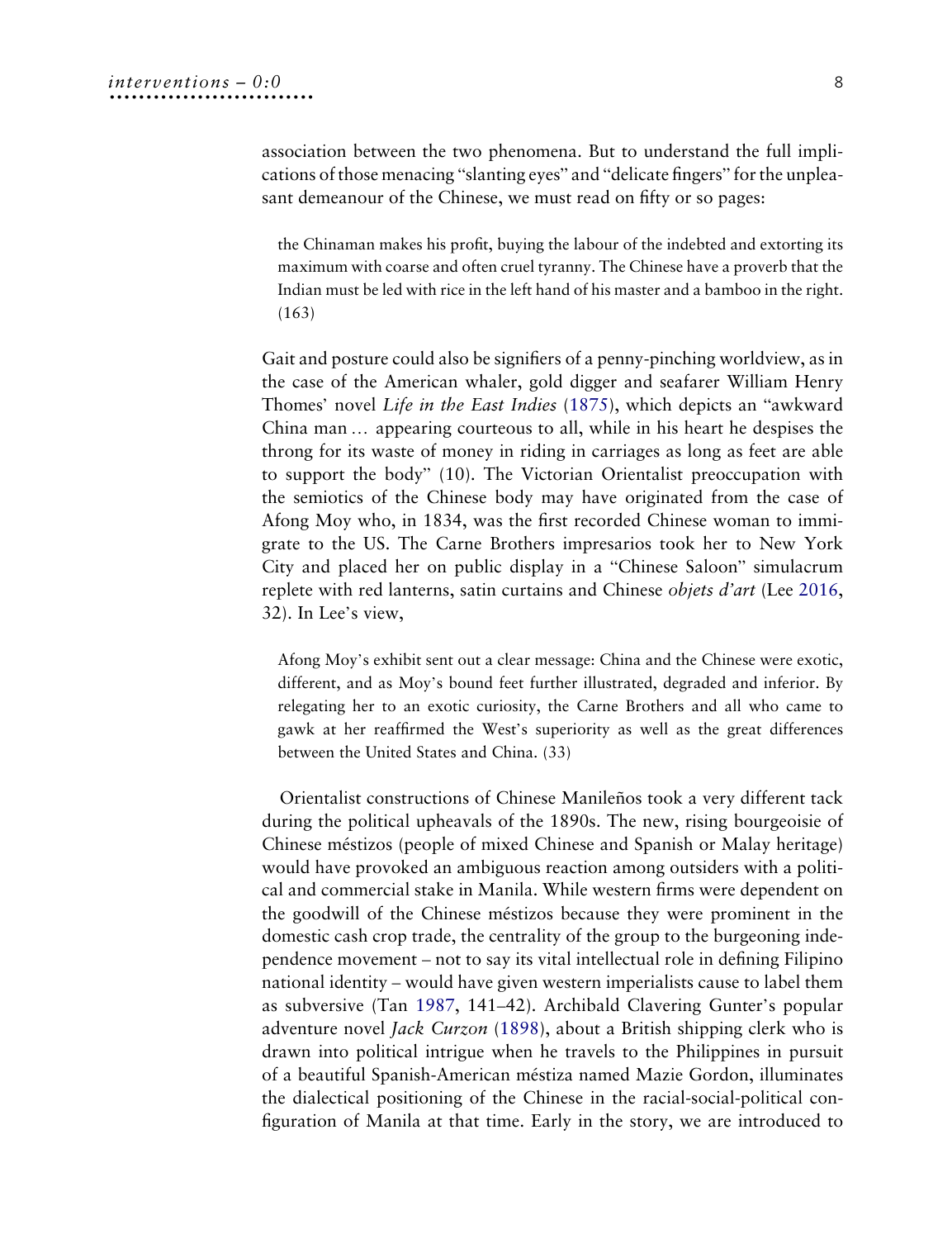Ah Khy, a "Chinese dandy" who has supposedly benefited from contact with western civilization, having studied at Yale University, learned upper-crust American slang and assumed a dapper, metropolitan style of dress. On the boat trip from Hong Kong to Manila, Ah Khy impresses the eponymous hero of the novel as a member of a pan-Asian dominant caste whose father owns a multinational shipping company. While Ah Khy's wealth and high breeding allows Curzon to accept him as a gentleman and near-equal, the Briton has misgivings about the hybridity of the "Chinaman's" Oriental physiognomy and the authenticity of his "Fifth Avenue swell" (40). Moreover, when Ah Khy invites Curzon to conspire with him against the shady German arms dealer Adolph Ludenbaum, Curzon inwardly reflects, "Ah Khy is by no means a safe partner in anything that may bring us under the suspicion of the Spanish Government". Curzon then urges Ah Khy to avoid entanglement in "the insurgent business", for the Spanish are now shooting Chinese dissenters on the street, at which point Ah Khy turns pale (124). Despite his commendable western airs, Ah Khy is a coward and cannot be trusted now Chinese like him are enemies of the state. Indeed, a contemporary reviewer of *Jack Curzon* for the Glasgow *Herald* newspaper hints at these alarmingly contradictory aims and motives when he refers to the "rather funny conception" of Ah Khy as a "Europeanised Chinaman" ("Jack Curzon" [1899\)](#page-20-13). The word "funny" in this context has a "relational value", to use the terminology of the critical linguist Norman Fairclough ([2013](#page-20-14), 97), closer to words such as "strange", "eerie" or "disturbing" rather than "droll" or "amusing".

<span id="page-9-3"></span><span id="page-9-2"></span><span id="page-9-1"></span><span id="page-9-0"></span>The Philippine-American War did nothing to alter the fetish of the Chinese as "[artful] salesmen", as the American author H. Irving Hancock put it in his 1912 adventure yarn Uncle Sam's Boys in the Philippines. But, in this same story, Hancock, who had reported from the Philippines during the Spanish-American War of 1898 and afterwards made a remunerative career out of writing pro-imperialist "dime" novels ("H. Irving Hancock" [1922\)](#page-20-15), uses one such salesman to make an ideological point about the fundamental righteousness of American expansionism in the Philippines and how this is to be negotiated with subject populations. In an early scene from the book, a conspicuously soigné Malay-Filipino man follows Sergeant Hal Overton of the Thirty-fourth United States Infantry into a Chinese-owned shop on the opulent Calle de Escolta street. When the "smiling yellow heathen" of a proprietor tries to cheat Hal over the price of a teak and sandalwood chest, the Malay-Filipino intervenes and offers to pay for it himself. "I have been permitted to do a courtesy to an Americano", he glows. "I am not a poor man", he continues, "not since the Americanos came to these islands and gave us the blessings of liberty and just government" (Hancock [1912](#page-20-16), 19). When the Malay-Filipino informs Hal that he is a "silent partner" (20) of the Chinese shopkeeper, Hal nobly refuses the gift and the dispute is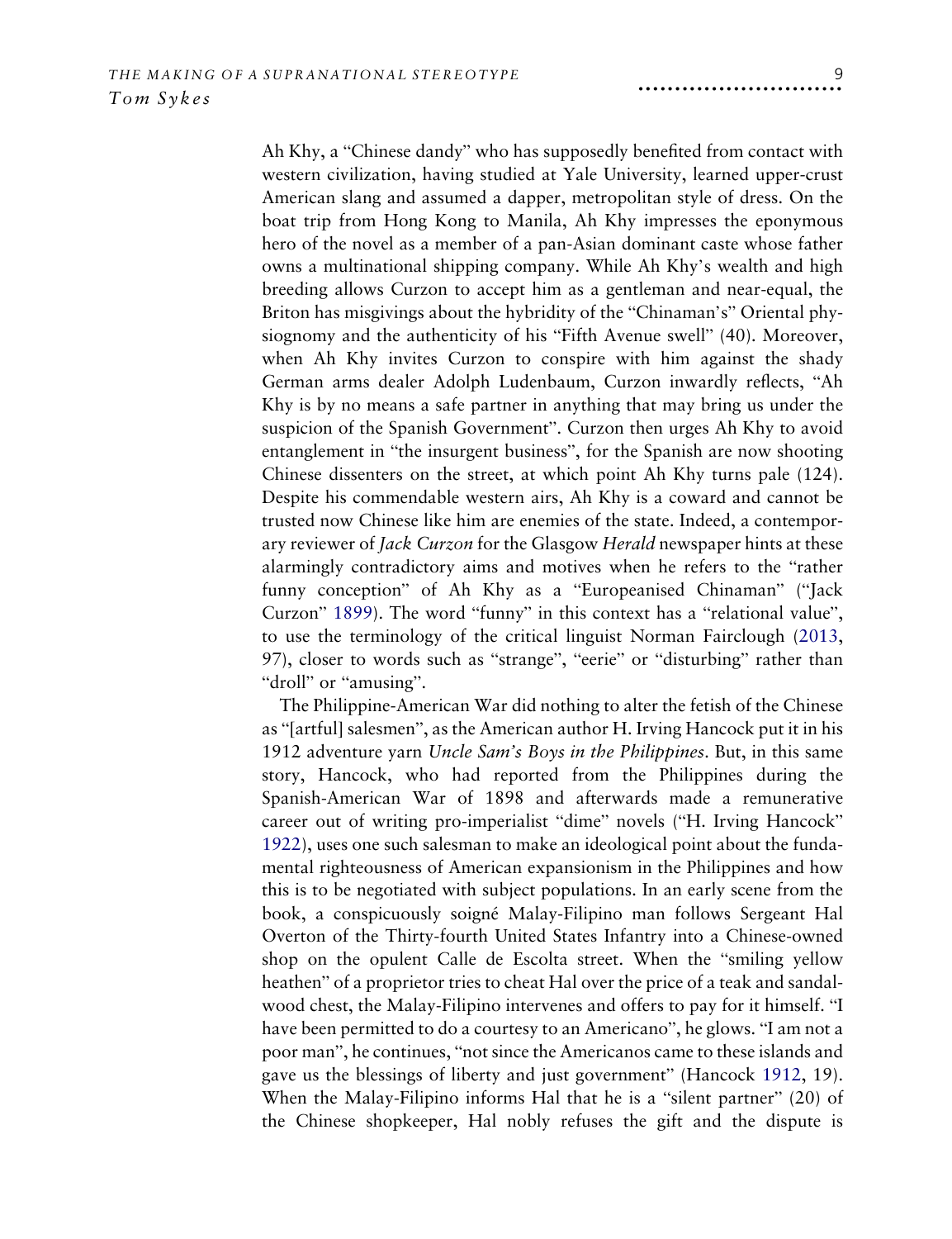<span id="page-10-1"></span>settled. This encounter could be read as a colonial allegory: any threats that Chinese prosperity may pose to US authority in Manila can be delicately mollified by the comprador class of Malay-Filipinos – "little brown brothers", as the discourse of "benevolent assimilation" (Miller [1984](#page-21-10), 134), the new American liberal brand of imperialism, had it – and the Chinese will accept their proper place within the new power hierarchy of Manila. However, this process of interpellation may not be as straightforward as all that because, soon enough, the Malay-Filipino, whose name we learn is Vicente Tomba, becomes a "little brown monster" (70) when he and his insurgent comrades abduct Hal as part of a "plot against the American Government" (74). When Hal's unit is dispatched out of peaceful, Americanized Manila to crush the last of the Moro Muslim rebels in Mindanao in the southern Philippines, Tomba reappears in this theatre of war as "right-hand man to the datto [enemy chieftain]" (218) – a metaphorical reminder that, even by 1912, a decade after the official end of the Philippine-American War, US control over the territory and its social/ethnic groups had not yet been cemented and the Chinese population were not to be trusted for at least two reasons. According to Chu, the Chinese-Filipinos took a pragmatic, "wait-and-see attitude" to the Spanish-American and Philippine-American Wars that presaged the US occupation and were willing to cooperate for the sake of selfsurvival with both the "local rebels and the imperial powers" [\(2010](#page-20-3), 86) (in Hancock's narrative, the shopkeeper's sneaky compact with Tomba makes sense in these terms). Neither these acts nor their attempts to petition mainland China for protection during the hostilities (87) would have inspired American confidence in Chinese loyalty to the new colonial set-up.

<span id="page-10-2"></span><span id="page-10-0"></span>After the conflict, Orientalist writers came to see the Chinese in increasingly genderized and sexualized terms. Again, this perception was as likely shaped by public affairs in the West as in the East. In the latter 1800s, labour legislation in the US compelled Chinese men to take up work that was traditionally the preserve of American women, such as washing, cleaning and cooking. By the 1910s, Hollywood films were stocked with effeminate Chinese caricatures engaged in such activities (Kwong and Dušanka [2007](#page-20-9), 128). Although the Chinese in Manila were not in reality subject to the same divisions of labour, it is telling that the Orientalist gaze at this time rests upon a "waiter, pigtail flying" (Boyce [1914,](#page-19-2) 43), a dry goods (foodstuffs and sewing equipment) trader (Robb [1926,](#page-21-11) 191) and other images of Chinese employed in servile and arguably feminine lines of work. If the Chinese were belittled for being domesticated like western women, they were also accused of being a threat to western women. Perhaps mindful of the mass-popular Fu Manchu novels by Sax Rohmer, whose eponymous antagonist abducted and mesmerized respectable Caucasian ladies and of the American eugenics lobby's moral panic over the Chinese influx weakening the white race through miscegenation (Kwong and Dušanka [2007,](#page-20-9) 117–22), the American Associated Press foreign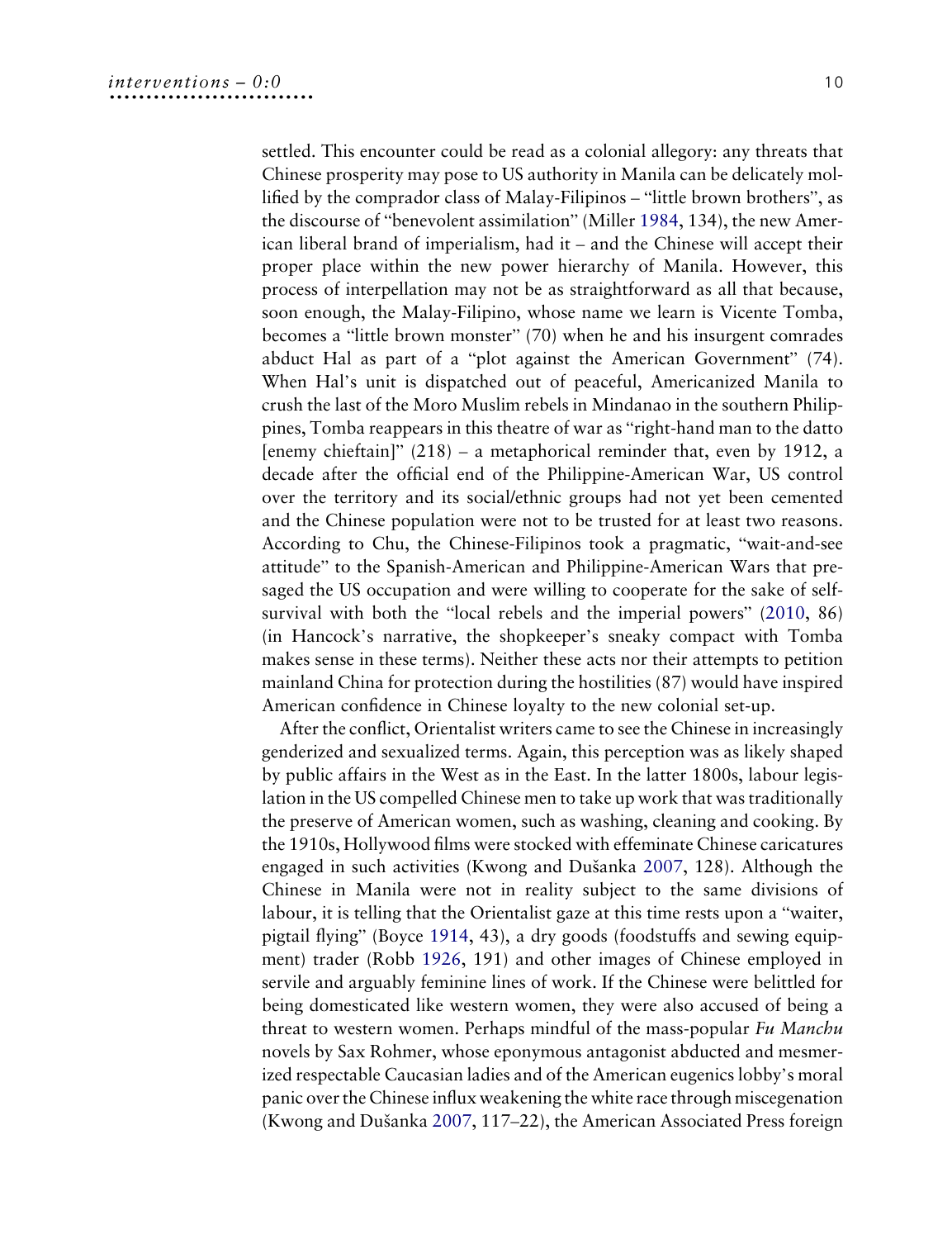<span id="page-11-0"></span>correspondent Walter Robb ("Books and Authors" [1927](#page-19-3)), in his travel chron-icle The Khaki Cabinet and Old Manila ([1926\)](#page-21-11), reports on a Manileño Chinese dry goods trader who victimizes white females specifically: "every American woman who comes to Manila gets cheated in her first encounter with the wily heathen"  $(238)$ . In an unusually caustic – even for that time – feature article in the Atlanta Constitution newspaper, journalist Muriel Bailey is more explicit about the sexual menace of Chinese-Filipinos. That these men have a monopoly over Manila's "places of vice" and "their own women are not allowed in the country" suggests that they are prone to promiscuity and miscegenation. Indeed, the warning sign for Bailey is that many Chinese have already married into and dominated the "lower class of native women [who] prefer them as lords and masters to their own countrymen". If Bailey is disturbed that "traces of Chinese blood are very noticeable in the general population", we can only imagine how she might feel about Chinese pollution of the white, Anglo-Saxon race that is now settling in the archipelago. Intriguingly, Bailey also openly admits the supranational frame of her dislike of the Chinese "plague" that "can live anywhere" and whose faults – moral, sexual or otherwise – are congenital to a Chinese man wherever he may be on the planet because "He is rarely troubled by conscientious scruples either in these islands or in his own country".

<span id="page-11-1"></span>Nor are Robb and Bailey's adumbrations sui generis to Chinese-Filipinos in other important ways, as students of racist depictions of African-American or Afro-Caribbean men will be aware. Frantz Fanon's seminal problematizing of interracial relationships in Black Skin, White Masks ([1952\)](#page-20-17) can, in a broad sense, shed more light on this iteration of anti-Sinicism. According to Fanon – by way of a quotation from the French novelist René Maran – when a black man realizes his "desire for that white flesh that has been forbidden to us Negroes as long as white men have ruled the world" (89), it is a subversive political act that blurs a racial binary dependent on assumptions about the superiority of whites and the inferiority of blacks. When a black man marries a white woman, avers Fanon, he "[marries] white culture" and his "restless hands [grasp] white civilization and dignity and make them [his]" (84). Moreover, he is able to "prove to the others [white people] that he is a man, their equal" (87). Whether in Fanon's postwar Francophone world or in Bailey's American colonial Manila, white supremacist (and indeed patriarchal) regimes cannot tolerate such transgressions, for they may persuade subaltern subjects that they ought to be treated with a measure of humanity, respect and, as Fanon puts it, the feeling that "I am worthy of white love" (84).

It is worth noting that, like the liberal eugenicists above, Robb's racist demonization of the Chinese predator coexists with a relatively progressive – though not anticolonial – critique later in his book of the American political class's dubious rhetoric about the Philippines being "a United States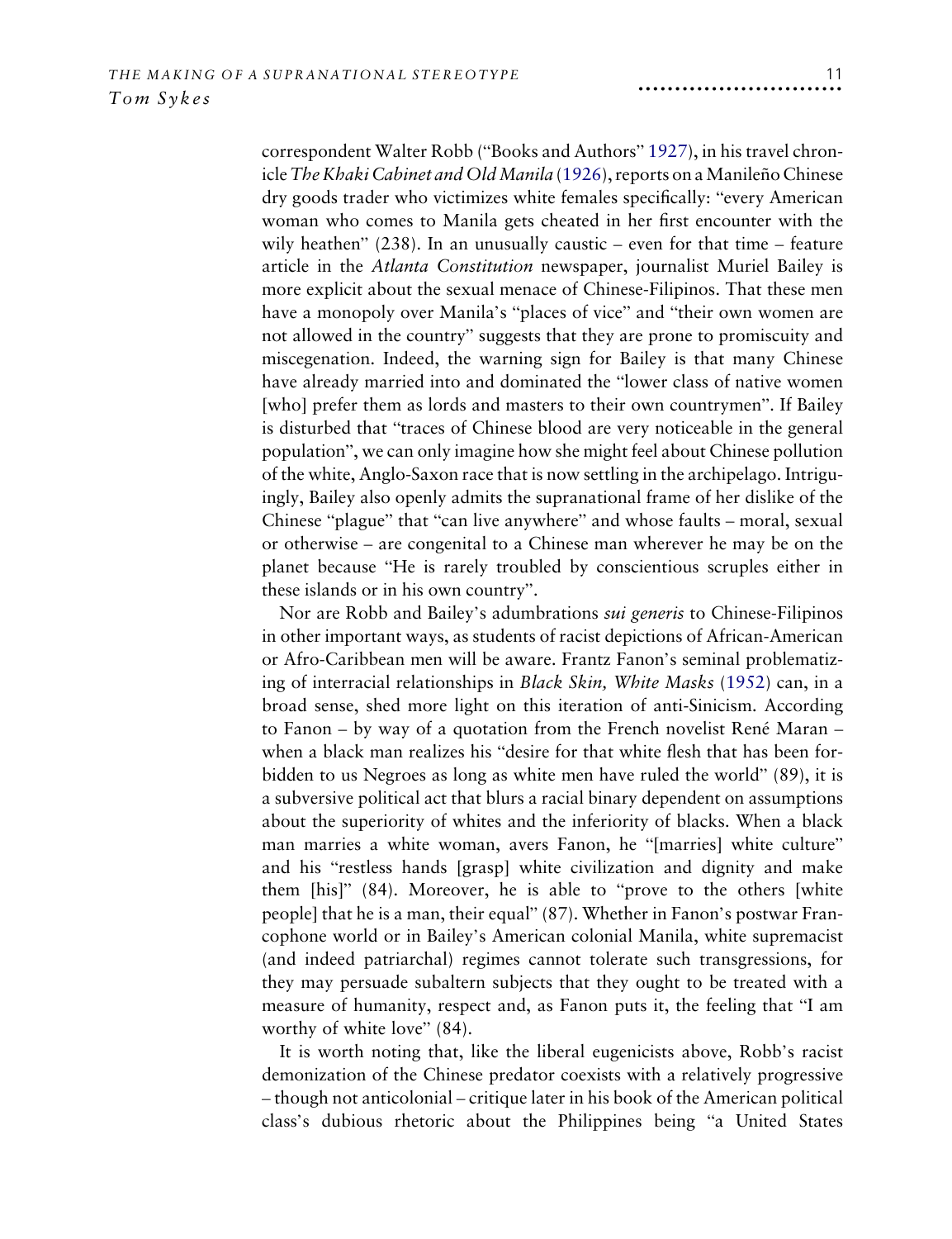<span id="page-12-3"></span><span id="page-12-0"></span>possession, colony or what not" when in fact "these islands are territory of the United States" [\(1926](#page-21-11), 118). William D. Boyce was another American liberal – again, by the criteria of his day – commentator on Philippine matters, who opposed media monopolization ("Weekly Papers" [1906\)](#page-21-12) and supported labour unions while proprietor of a newspaper publishing company ("Boyce Takes Stand" [1902](#page-19-4)). Boyce's liberalism is less blatantly derogatory to Chinese-Filipinos than Robb's, although it remains beholden to the same imperialist, racial-reductionist ideology. Interbreeding between Chinese and Malay-Filipinos, Boyce writes, is not only acceptable but welcome, for it yields "the best native type, more intelligent than the Malay, stronger physically than the Chinese" (17). Whereas, for Gunter and other Orientalists of the 1890s, such hybridity was a cause for concern because many of the illustrado revolutionaries were Chinese méstizos, by 1914 these same men are now "foremost Filipinos" (112), to use Boyce's terminology, and include Emilio Aguinaldo, once leader of the anticolonial revolution against first the Spanish and then the Americans, but now a sworn ally of the latter.

<span id="page-12-2"></span><span id="page-12-1"></span>After the Philippines attained limited independence from the US in 1946, western Sinophobia came to echo the anxieties of Filipino nationalist discourses. Caroline S. Hau holds that these discourses situated the Chinese as "objects of distrust and censure" because they "[hitched] their desire to acquire citizenship to their desire to protect or enhance their business interests" ([2000,](#page-20-6) 138). The anxiety about Chinese wealth accumulation was borne from a double standard: the "nationalization" laws of the 1950s and 1960s restricted Chinese participation in retail and other industries while "[extending] equal treatment to American investors in all areas of the economy" (136). The discrepancy is replicated in texts such as the American author Raymond Nelson's narrative-discursive work of non-fiction The Philippines ([1968](#page-21-13)) which, largely myopic about the enormous scale of US economic involvement in the Philippines, casts vague aspersions about the prosperity, insularity and cronyism of the "the Chinese minority … [that] remains loyal to its cultural heritage" (116). Also noteworthy about Nelson is that his depiction of the Chinese as a disquietingly discrete community marks a departure from the often individualized, sometimes biologized ad hominems of previous Orientalists. Put in another way, Nelson is a product of western hegemonic discourse's turn away from race-based value judgements to those of a "culturalist" tenor, as Tzvetan Todorov regards it ([1975,](#page-21-14) 137). "What will remain unchanged" between racism and culturalism, Todorov contends, "is the rigidity of determinism (cultural rather than physical now) and the discontinuity of humanity, compartmentalized into cultures that cannot and must not communicate with one another effectively". Furthermore, "'Culturalism' … replaces physical race with linguistic, historical or psychological race" (138). While Timothy Mo's culturalism is not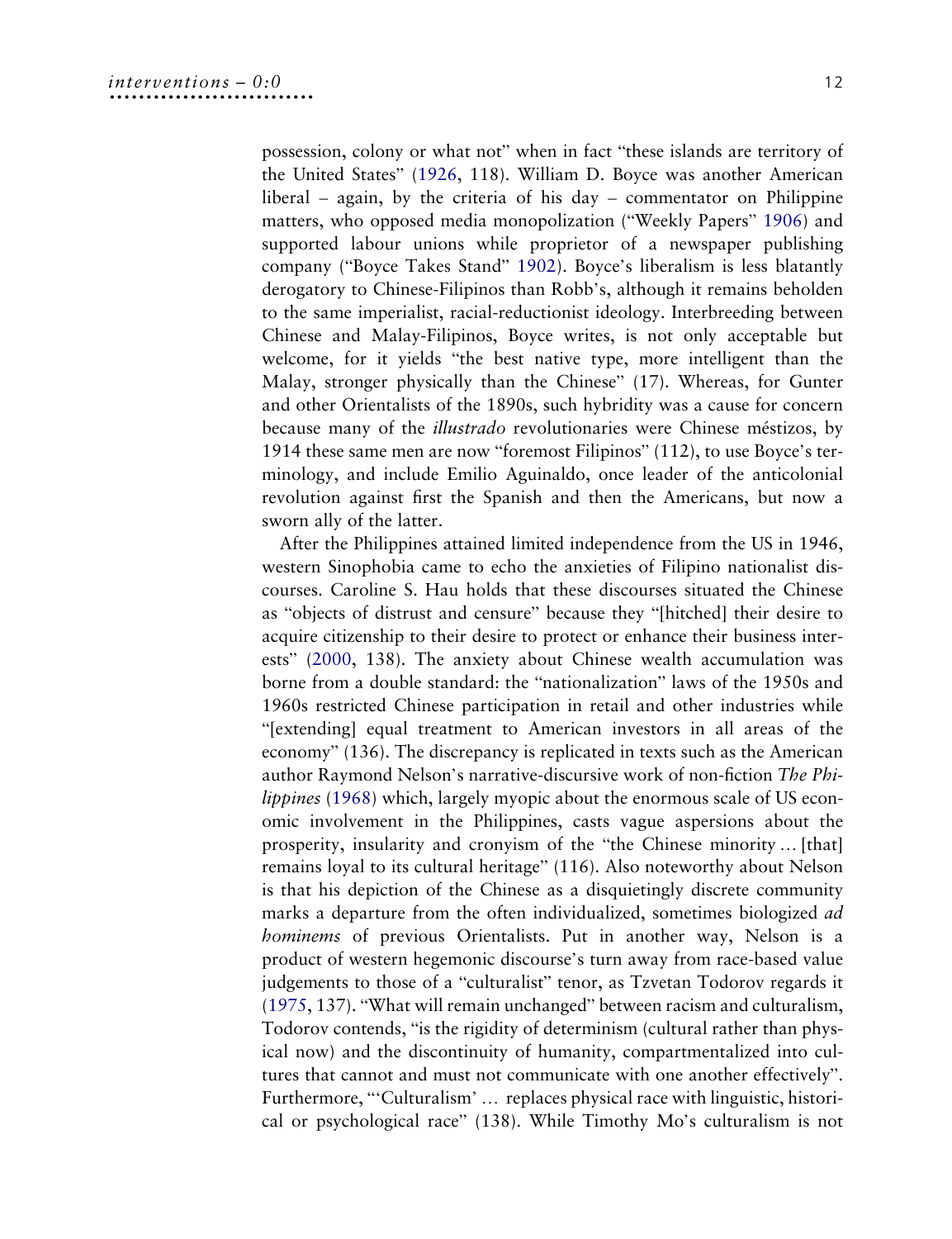exactly clear in his 2000 novel Renegade or Halo<sup>2</sup> (a minor character, Danton, has a "positively Chinese talent" for the property acquisition board game Monopoly) (134), it is rather clearer in an interview Mo gave to the British Independent newspaper:

It seems to me absolutely demonstrable that cultures are different … And if they're different, they will by definition be unequal … A society where you're taken off in the middle of the night for torture, or your kids fail an exam at school because you don't pay a bribe to the teacher: they are inferior societies. (quoted in Tonkin [1999\)](#page-21-15)

<span id="page-13-2"></span><span id="page-13-0"></span>While Mo is himself a member of the British Chinese diaspora and has won critical accolades for addressing the intricacies of cultural identity, in the final analysis he is a démodé essentialist: in Renegade or Halo<sup>2</sup> he writes of "The immutability of our natures" [\(2000](#page-21-16), 20) and elsewhere in that Independent interview claims, "Stereotype has got a negative connotation, in ordinary life and for a novelist. But I've never found it a bad word … Stereotypes are more likely to be correct than anything else" (Tonkin [1999\)](#page-21-15). As we can see, while Sinophobia hinging on "economic function" (Hau [2000](#page-20-6), 157) was articulated more subtly than before in Orientalist texts, relevant paratexts (such as Mo's interview) reveal the same old crudely homogenizing attitudes towards race and ethnicity.

<span id="page-13-3"></span><span id="page-13-1"></span>Another material development that may have patterned these attitudes was the Manila kidnapping "crisis" (Turner [1995,](#page-21-17) 1) of the 1990s, during which at least \$11 million was paid in ransoms (Mydans [1996](#page-21-18)). As the commerce scholar Mark Turner explains, the families of Chinese-Filipinos, as well as mainland Chinese and Taiwanese, were disproportionately targeted because they were "widely perceived to be successful in business" ([1995](#page-21-17), 2). Turner further asserts that these crimes produced public and official concerns about the security of the Philippine economy, given the risks of "loss of investment opportunities and the withdrawal of funds" to "safer locations" (2). This is a central theme of Seth Mydans' [1996](#page-21-18) New York Times feature, which quotes with approval then-President Ramos' warning that "the current wave of kidnappings has begun to have a dampening effect on the overseas Chinese investment that has been an important part of the country's recent growth". There is arguably a very subtle form of victim-blaming at play here, since the implication is that foreign-based Chinese withdrawal from business activities in Manila – an understandably self-preservational response to the threat of kidnapping – is making them a liability to continued Philippine prosperity. This perception takes on a supranational dimension when we consider that, coterminous with fears of non-Filipino Chinese capital flight, was a relaxation of nationalization legislation that prompted "the rise of largescale retailing … concentrated in the hands of a small group of upper-stratum 'Chinese Filipino' individuals" (Hau [2000,](#page-20-6) 167).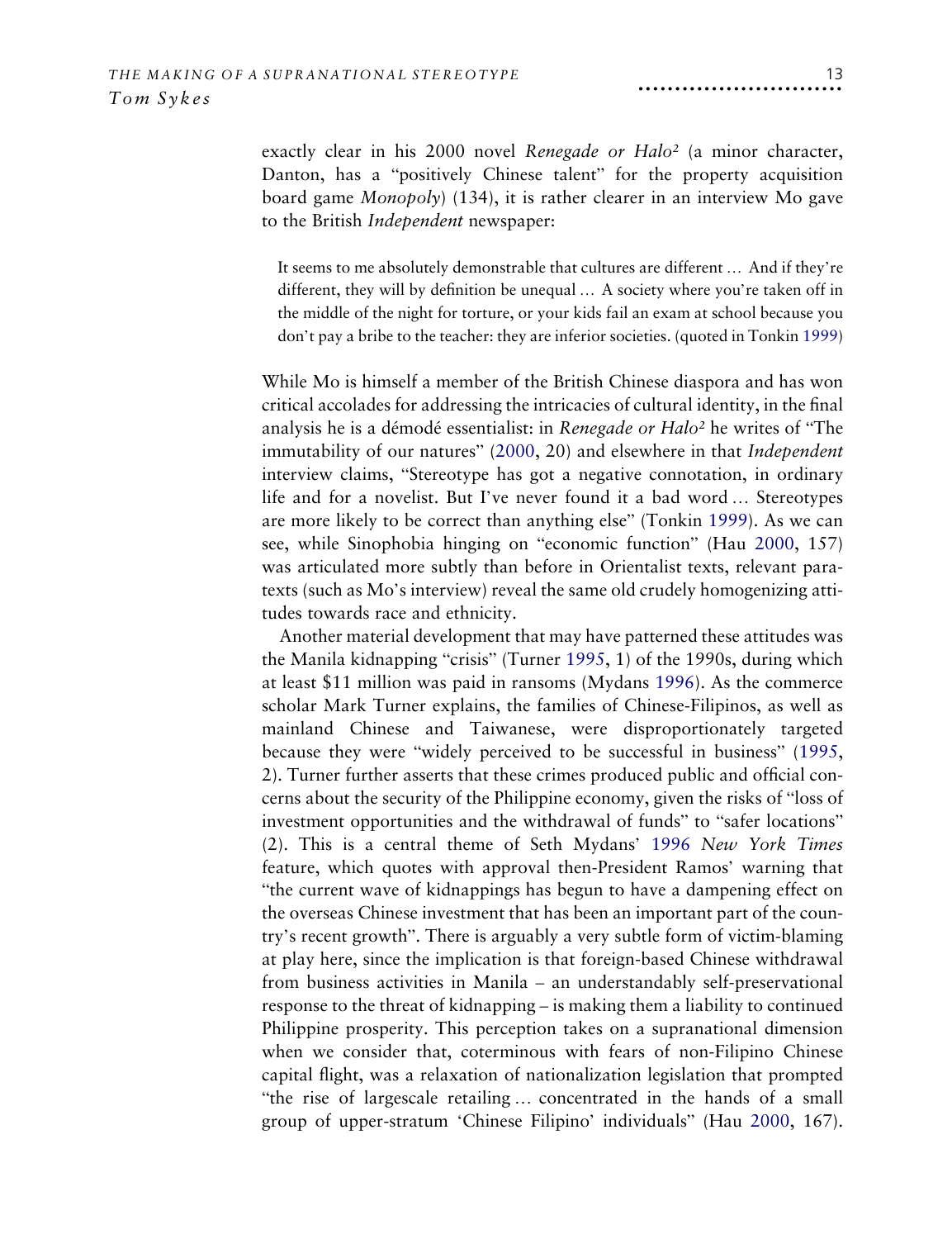Additionally, commentators such as Mydans might have been party to a popular sentiment in the US at the time that American "national identity" was being eroded by Chinese "direct foreign investment" in New York City (Kwong and Dušanka [2007,](#page-20-9) 324).

<span id="page-14-3"></span><span id="page-14-2"></span><span id="page-14-1"></span><span id="page-14-0"></span>The latest incarnation of Sinophobia in the Philippine context can be mapped on to a momentous change in China itself rather than any in the US, UK or the Philippines. Deng Xiaoping's market reforms beginning in 1979 triggered a period of extraordinary growth and production which was to culminate in China becoming the second largest economy in the world in 2011, a position that it has retained ever since. Over this period, western media significations of China went through several stages, argues Zengjun Peng, beginning with optimism about China's embrace of capitalist policies. But after the Tiananmen Square massacre of 1989, the media focused on China's authoritarian politics and internal repression. In the 1990s and early 2000s, the picture became more nuanced, with China "regarded both as a strategic partner and a potential rival", given the strengthening economic bonds between the US and China [\(2004](#page-21-19), 60). By the 2010s, the New York Times, the leading establishmentarian US newspaper, was deprecating "vulgar displays of newfound [Chinese] wealth" (Ban, Sastry, and Dutta [2013](#page-19-5), 286) and other hegemonic media were expressing a "concern" about "China's economic achievements" (Jonquières [2012,](#page-20-18) 9). The Scotland-born, Australia-based nurse and memoirist Duncan Alexander McKenzie's book The Unlucky Country [\(2012](#page-21-20)) emerged from this ideological vortex, even if its hetero-stereotypes are so retrograde they could have been lifted from the pages of an Orientalist text published a hundred years before. McKenzie animalizes Filipinos ("innocently sensual creatures") (438), condemns their culture as so much "nonsensical superficiality" that "offers no future for the Philippine nation" (3997) and accuses them of preferring "sociability as opposed to a strong work ethic" (1319). McKenzie's construction of Filipinos as animal-like, unsophisticated and lackadaisical is perhaps a corollary to his warning that, in this new millennial world of western decline and eastern growth, the Philippines is lagging behind its neighbours economically, and this could have gloomy consequences for western regional hegemony, and the Philippines' supporting role in it: "Look to the Chinese and the Taiwanese and the populace of Hong Kong. They have a lifelong drive to academic achievement and economic success, and that is why they will rule the region, and perhaps the world" (3999– 4001). There is a note of lament for the old days of western regnance in McKenzie's bogus distinction between the Philippines' current "problematic" dealings with China and its historically "straightforward and uncomplicated" relationship with the US (4002–4003). Moreover, McKenzie cautions melodramatically, "China is a tiger, and it is hungrily pacing back and forth eying its prey. It is unashamedly hegemonistic. Nothing will shake its resolve"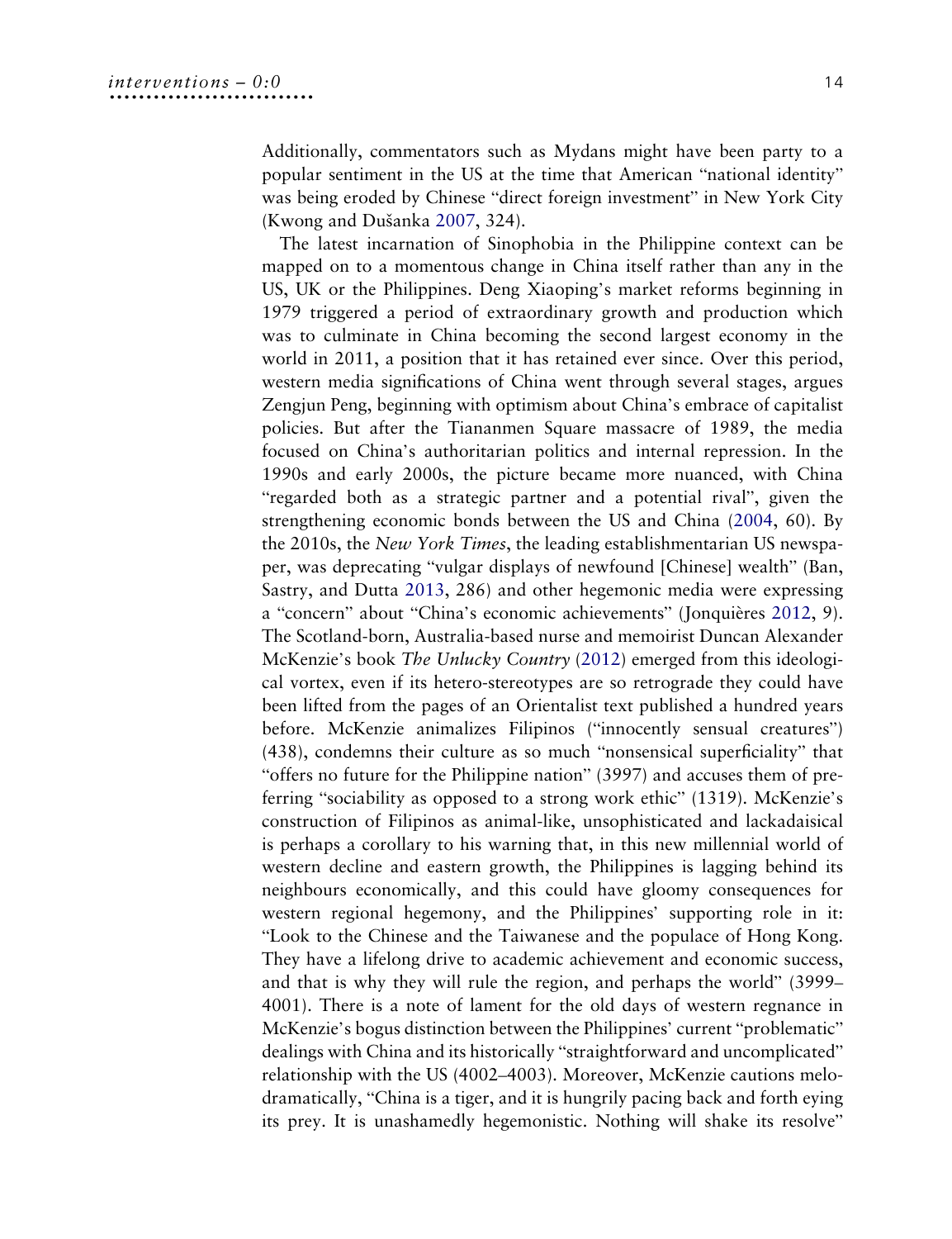(3990). In his restricted view, such errant aggression bulks large with "the friendly big brother, the good old US of A" (4016), a description which, coming from an author with even a vague grasp of the history of American (neo)imperial intervention in the Philippines, would surely be ironic. Rather, what is blindingly evident here is that the myth of US magnanimity towards the Philippines continues to thrive in Orientalism, despite having been long discredited by more accurate analyses.

<span id="page-15-7"></span>Since President Rodrigo Duterte's courting of financial investment and political goodwill from Beijing which began in 2016, western liberal commentators have been more assertive than McKenzie in their animus towards China. Tom Smith, the Guardian pundit and academic at the Royal Air Force College in Cranwell, UK, laments that surging Chinese investment in the Philippines and an apparent climbdown by Duterte in a dispute with Beijing over territories in the South China Sea is tantamount to a "surrender of the US alliance … [not] in the better interests of the Filipino people" [\(2016](#page-21-21)). But his case is far from watertight. While it is true that Beijing has pledged to invest \$24 billion in the Philippine infrastructure, this does not mean Duterte has turned his back on the US, however anti-American his rhetoric can be. The US is the Philippines' chief trading partner with regard to "countries that imported the most Filipino shipments by dollar value during 2019" (China is third on this list) (Workman [2020\)](#page-21-22) and the US is erecting new military facilities in the archipelago (Robson [2019\)](#page-21-23). At any rate, Duterte is not the first Philippine leader to play a "cat-and-mouse game" (Sevastopolu and Peel [2017\)](#page-21-24) of maintaining good relations with the US while improving relations with China. In 1975 Ferdinand Marcos signed a joint agreement with the communist government in Beijing which included the statement "there is but one China and that Taiwan is an integral part of Chinese territory" ("Joint Communique" [2017](#page-20-19)). In 1997 Gloria Macapagal-Arroyo allowed a Chinese naval ship to enter Manila (Cook [2017](#page-20-20)).

<span id="page-15-8"></span><span id="page-15-6"></span><span id="page-15-5"></span><span id="page-15-4"></span><span id="page-15-3"></span><span id="page-15-2"></span><span id="page-15-1"></span><span id="page-15-0"></span>Even supposing western fears about realignment with Beijing are well founded, they are nonetheless driven by a hypocritical assumption that China is a unique threat to Asian peace. Duterte Harry: Fire and Fury in the Philippines [\(2018](#page-21-25)), the Channel 4 News (UK) correspondent Jonathan Miller's blend of biography and reportage, is an intensively researched and multi-fronted critique of Duterte's gruesome necropolitics and sociopathic personality. But Miller's grasp of international relations is less convincing, given that he bemoans "Beijing's remorseless militarization of the South China Sea" (294) while saying nothing about the bigger-scale and far more aggressive cordon of four hundred American bases in nations surrounding China, some with long-range missile capacities (Pilger [2018](#page-21-26)). Moreover, Miller does not acknowledge the fact that, unlike China, US armed forces are currently operating in seventeen Asian countries, including the Philippines, in the name of the so-called War on Terror (Engelhardt [2018\)](#page-20-21). But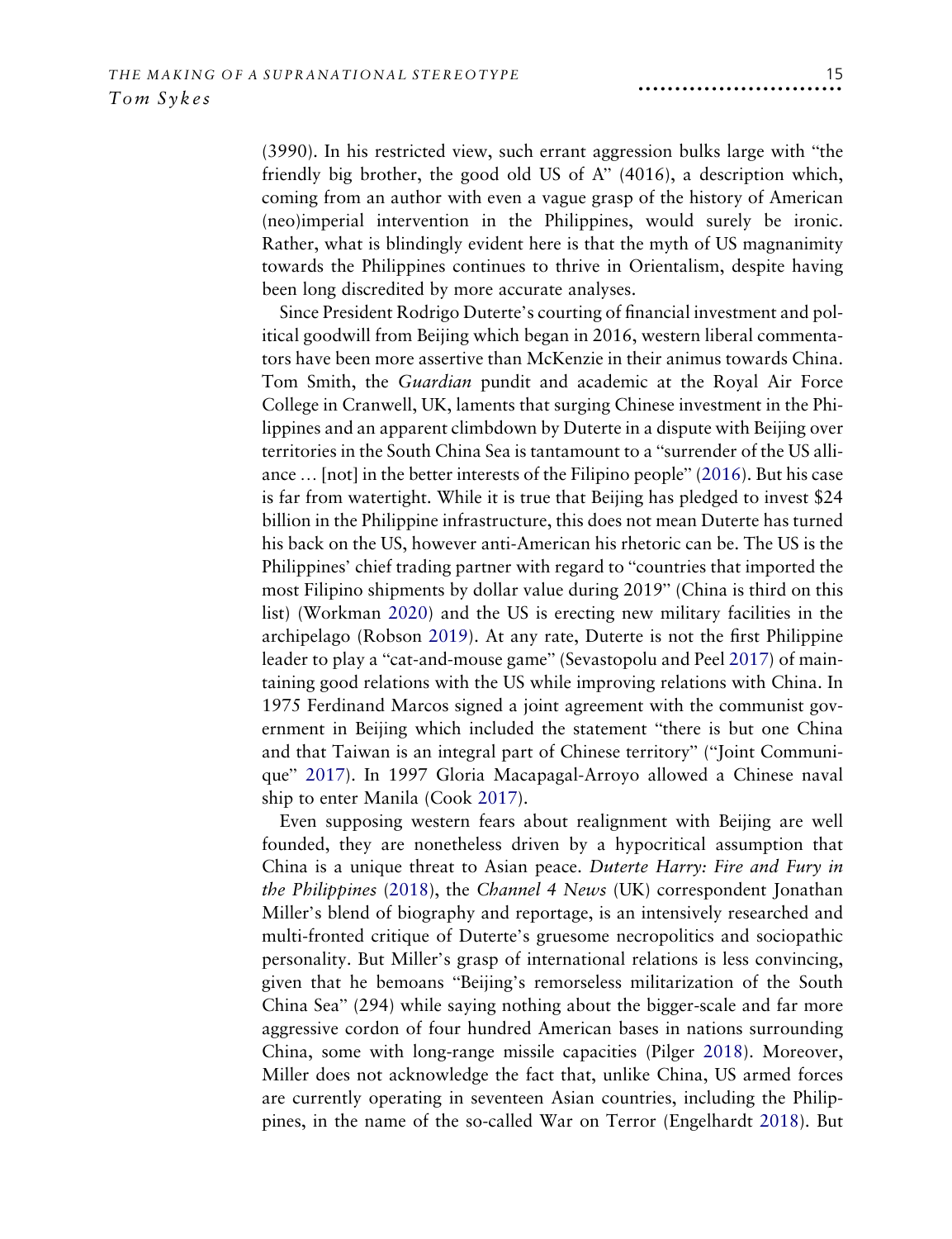behind the fig leaf of this alleged campaign to uphold global peace, stability and democracy is a violent, destabilizing and undemocratic neo-imperialism in which the US "arrogates a right to global interference in almost everything", argues M. G. E. Kelly [\(2015](#page-20-22), 93). The damage done to the world by American power stands in contrast to China's when we compare the two nations' track records as imperialists in Asia since World War II. China invaded Tibet in 1950 and continues viciously to repress separatist movements there and in other regions such as Xinjiang Uyghur, while America has fought devastating wars of choice in the Korean and Indochinese peninsulars; Afghanistan, Kuwait and Iraq; and pursued lethal covert operations in China (on behalf of the anti-communist Guomindang nationalists in the late 1940s); the Philippines, Iran, Lebanon, Syria and Yemen. Apparently, it is not militarization of Southeast Asia *per se* that bothers Smith and Miller et al., just the Chinese militarization of Southeast Asia. There are geoeconomic as well as geopolitical reasons to doubt that the new "Yellow Peril" have the strength, resources or inclination to rampage across the Philippines and Southeast Asia. "Far from being an imperialist power", Kelly writes, "China remains, in effect, a victim of imperialism (particularly in the form of unequal exchange)". On pitiful wages and in perilous conditions, Chinese workers make cheap goods for western consumption, and most of the profits generated in China from trade with the West end up being reinvested in the West [\(2015,](#page-20-22) 96).

<span id="page-16-1"></span><span id="page-16-0"></span>This new continental military- and economics-based Sinophobia has redrawn the textual map of Manila. A May 2018 Bloomberg News article offers a snapshot of the daily realities of Duterte's Faustian pact with China. "Restaurants serving Chinese hotpots and dumplings" and "Mandarin broadcasts at the Mall of Asia" are catering for 100,000 recent Chinese immigrants, whose arrival in Manila has profited several local corporations ("Chinese Money" [2018\)](#page-20-23). However, in keeping with the hoary cliché about Chinese avarice, this human "deluge" has also contributed to soaring house prices, which is a source of worry for one Filipino resident, at least. "I hope they become an asset to the community", he says, "and not just out to make money". The article's framing of the Chinese as at once useful to and alien to Philippine society is consonant with Caroline S. Hau's claim that Philippine nationalism has construed the Chinese-Filipinos as "a foreign presence, but they are a familiar foreign presence" ([2000](#page-20-6), 134). "Nationalist thinking about money", she continues, "was articulated with the idea of the 'foreigner'" (166), despite a grudging acceptance of the Chinese-Filipinos' "contribution to national development" (175). In a further signifier of problematic cupidity, the *Bloomberg* piece states that dozens of Chinese gambling companies are setting up shop in the city, producing a boom that "[won't] last forever". It is instructive to compare this foreboding coverage of Chinese investment with the celebratory tone of an earlier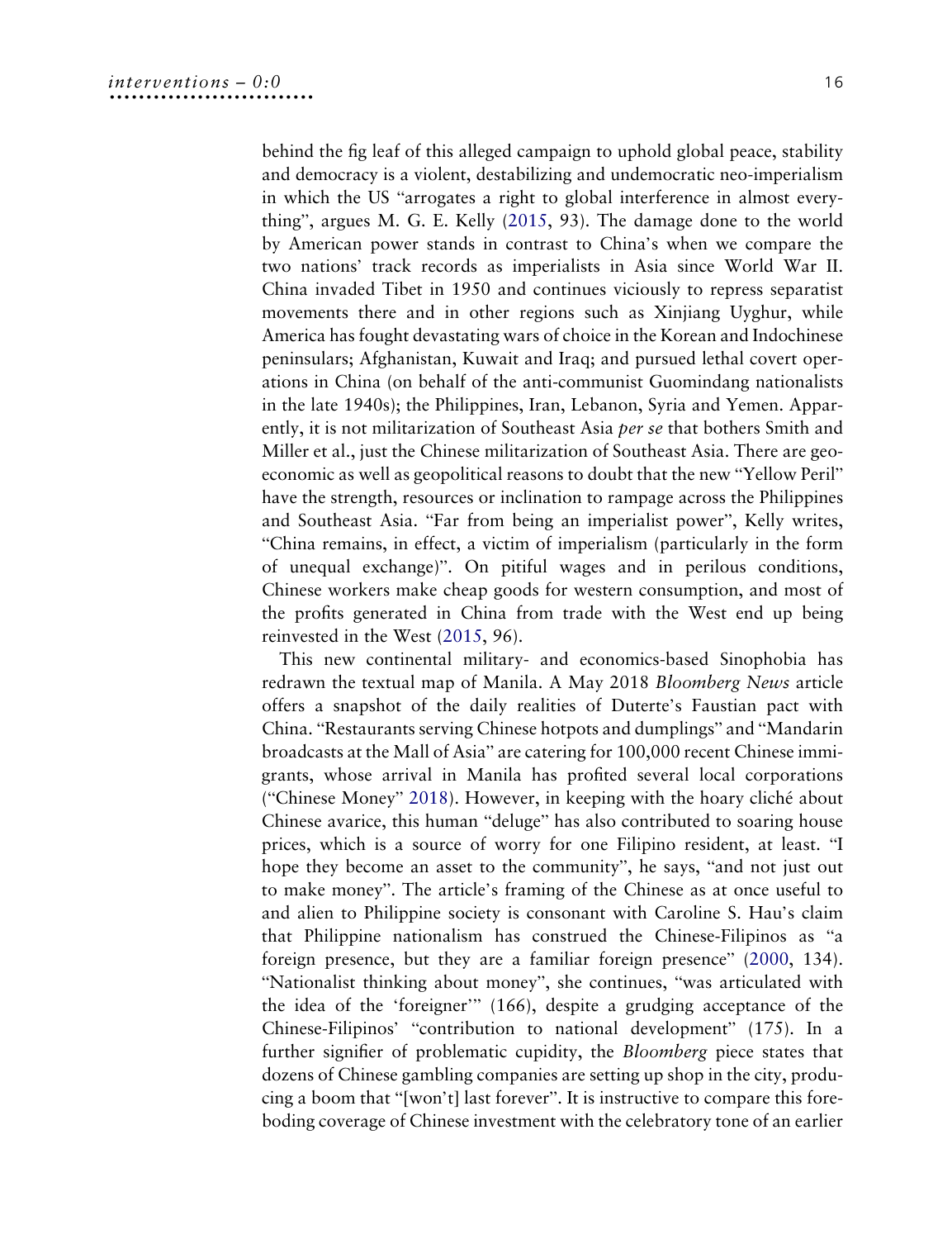<span id="page-17-3"></span><span id="page-17-2"></span>BBC report on how "innovative technology" is driving Manila's "amazing" (so the Filipino head of the Contact Centre of the Philippines puts it) call centres and BPOs (Business Process Outsourcing concerns) that are contracted to British and American corporations (McGeown [2012](#page-21-27)). Rather than, as per the Bloomberg story, highlighting the risks of this burgeoning sector, call centres are presented as an unalloyed "success" that are fully sustainable thanks to government "tax breaks, fast-tracked permits and other perks". Whereas Bloomberg News paints the expatriate Chinese workers and businesspeople as a "deluge" that is culturally reshaping Manila and stoking anxiety amongst its indigenes, no such concerns are raised by several recent media accounts of western retail chains opening branches in Manila, for example (Sayson [1919](#page-21-28); Goldberg [2019](#page-20-24); Hotel Resource [2019\)](#page-20-25). This "one rule for the West, another rule for China" discrepancy is conspicuous in Jonathan Miller's work, too. Swift to admonish Duterte's spending programme for leaving the Philippines in "Debt bondage to China" ([2018](#page-21-25), 296), Miller has nothing to say about how, in the 1980s and 1990s, western-led international financial organizations beggared the Philippine economy with crippling loans and destructive free market "reforms" (Bello [2018,](#page-19-6) ix). Ironically, a legacy of these policies was the popular discontent that swept Duterte – whom Miller accuses of bringing unprecedented "chaos and disequilibrium to the Philippines" [\(2018,](#page-21-25) 288) – to power in 2016.

<span id="page-17-1"></span><span id="page-17-0"></span>In the age of Duterte's campaign of extra-judicial killings (EJKs) of drug dealers and abusers, Triad gangsters and other Chinese involved in the narcotics trade are a malevolent presence in contemporary Orientalist narratives. Unsurprisingly, this presence is not immune to the now age-old suspicions of greed, criminality, otherness and foreignness. According to "Duterte's War", a [2016](#page-20-26) item of investigative journalism by John Chalmers, an illicit Chinese facility north of Manila is capable of producing a stunning \$24 million worth of methamphetamine per day. The "Chinese-looking men", as locals identify them, running the operation are a synecdoche for the disproportionally high representation of Chinese nationals in the Philippine drugs scene. The trope of yet another malignant Chinese infiltration of Philippine society is reinforced by Chalmers' claim that the "cooks" and "chemists" needed for such labs are flown in from mainland China and are liable for a national "problem" that is "made in China". In Miller's book there is also a going native-style theme of Filipinos being morally compromised after they have been bodily besmirched by unscrupulous Chinese. In an echo of the Filipino villains forcing "the indelible mark of the Katipunan" (54) secret society on Jack Curzon's body in Archibald Clavering Gunter's 1899 novel discussed above, Miller recounts the infamous anecdote of Duterte's son Paolo who refused to remove his clothes and show a Senate inquiry a Triad tattoo he was alleged to possess [\(2018,](#page-21-25) 96). At first glance,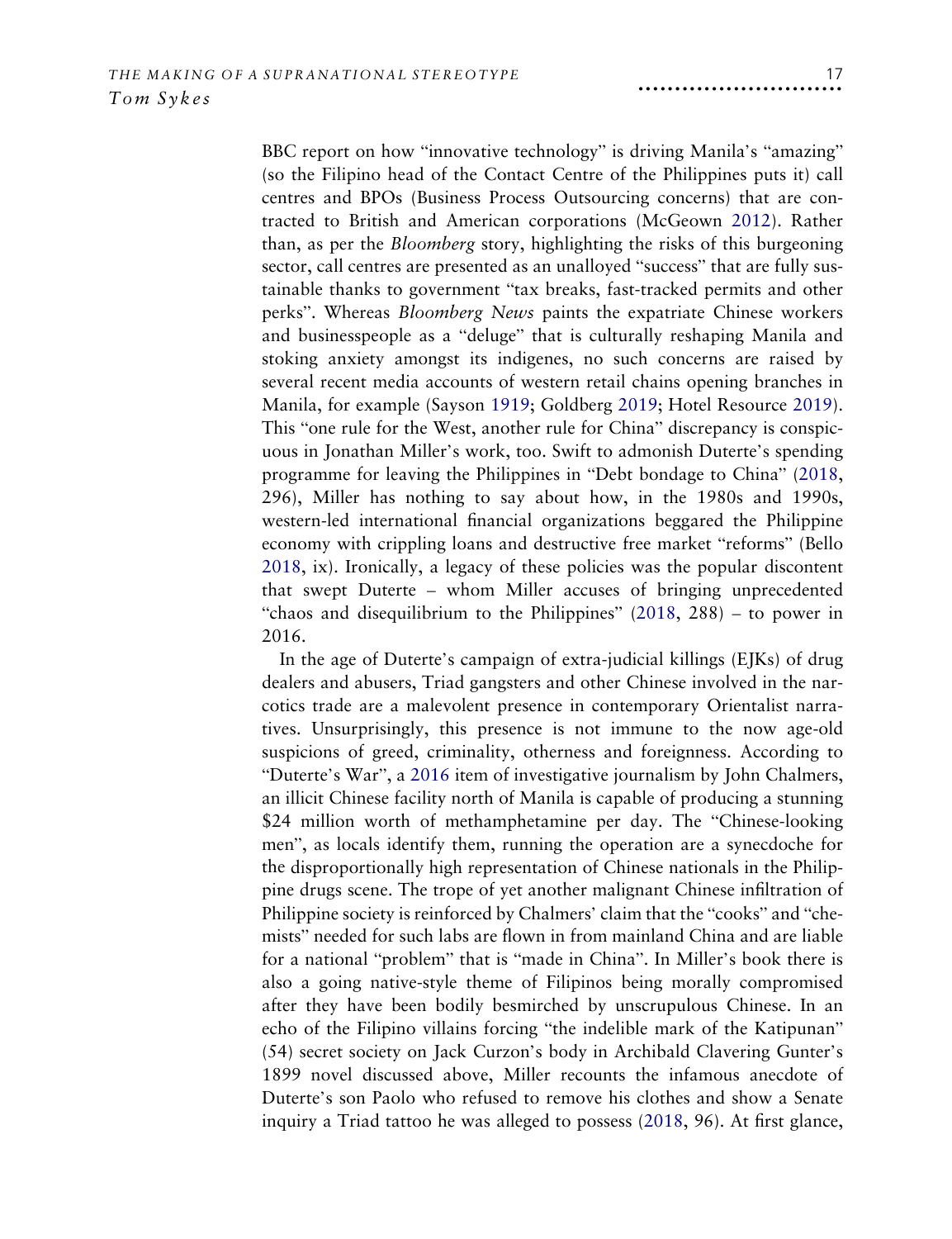<span id="page-18-2"></span><span id="page-18-1"></span>whereas previous models of the Chinese rested on shaky empirical foundations – Rupert Hodder has identified long-standing epistemological obstacles to ascertaining the "degrees of Chineseness" within a historically hybridic Chinese-Filipino population and therefore the true ethnic composition of Philippine business ownership ([2007,](#page-20-27) 90–91) – the contemporary Orientalist focus on Chinese traffickers would appear to be more firmly grounded in objective truth. After all, China is "the biggest source of the meth and of the precursor chemicals used to produce the synthetic drug that are being smuggled into the Philippines", reports Chalmers. Moreover, between January 2015 and August 2016, "Of 77 foreign nationals arrested for meth-related drug offenses … 49 were Chinese … , Taiwanese or Hong Kong residents". However, while these facts are hard to dispute, the ideological slant of the writers who deploy them is betrayed by the omission of other relevant facts that cast doubt on the notion of Chinese omnipotence in the narcotics realm. In just one month (July–August) 2016, reports the Philippine news website Rappler, "12,923 individuals [were] arrested and 626,556 voluntarily surrendered" (Gavilan [2016](#page-20-28)), which somewhat dwarves the figure of 49 arrests of Chinese over the much longer nineteenmonth period Chalmers cites. As the social psychologists Bordalo, Coffman, Gennaioli and Shleifer have discovered, "stereotypes are often inaccurate. The vast majority of Florida residents are not elderly, the vast majority of the Irish are not red-headed, and flying is really pretty safe". But this does not stop "Social groups that have been historically mistreated" falling prey to "bad stereotyping, perhaps because the groups in power want to perpetuate false beliefs about them" ([2016,](#page-19-7) 1754). According to this theory, Orientalist "false beliefs" about Chinese crime have more to do with anti-Chinese sentiment – both historic and modern-day – than with real contemporary statistics. And the singling out of one group for ills that other groups also bear responsibility for is as ethically odious as it is intellectually sloppy. It is therefore worth noting Philippine Drug Enforcement Agency spokesman Derrick Carreon's assertion that it is not just Chinese crime syndicates that are responsible for methamphetamine supply to the Philippines; gangs from Mexico and several African nations are complicit too (Kyodo [2018\)](#page-20-29).

<span id="page-18-3"></span><span id="page-18-0"></span>For the sake of clarity, it is important to assert that criticisms made above of western media and literary distortions of current Chinese-Philippines relations do not and should not produce a contraposition that in any way exonerates Chinese state-corporate exploitation of the Philippines. While there are elements of truth to western commentators' allegations that Duterte has "sold out" his country to Chinese interests, the rhetorical validity of such allegations is somewhat undermined by their selective excision of other factors that point to western myopia towards, or even complicity in, the current problems. We should not be unduly surprised about such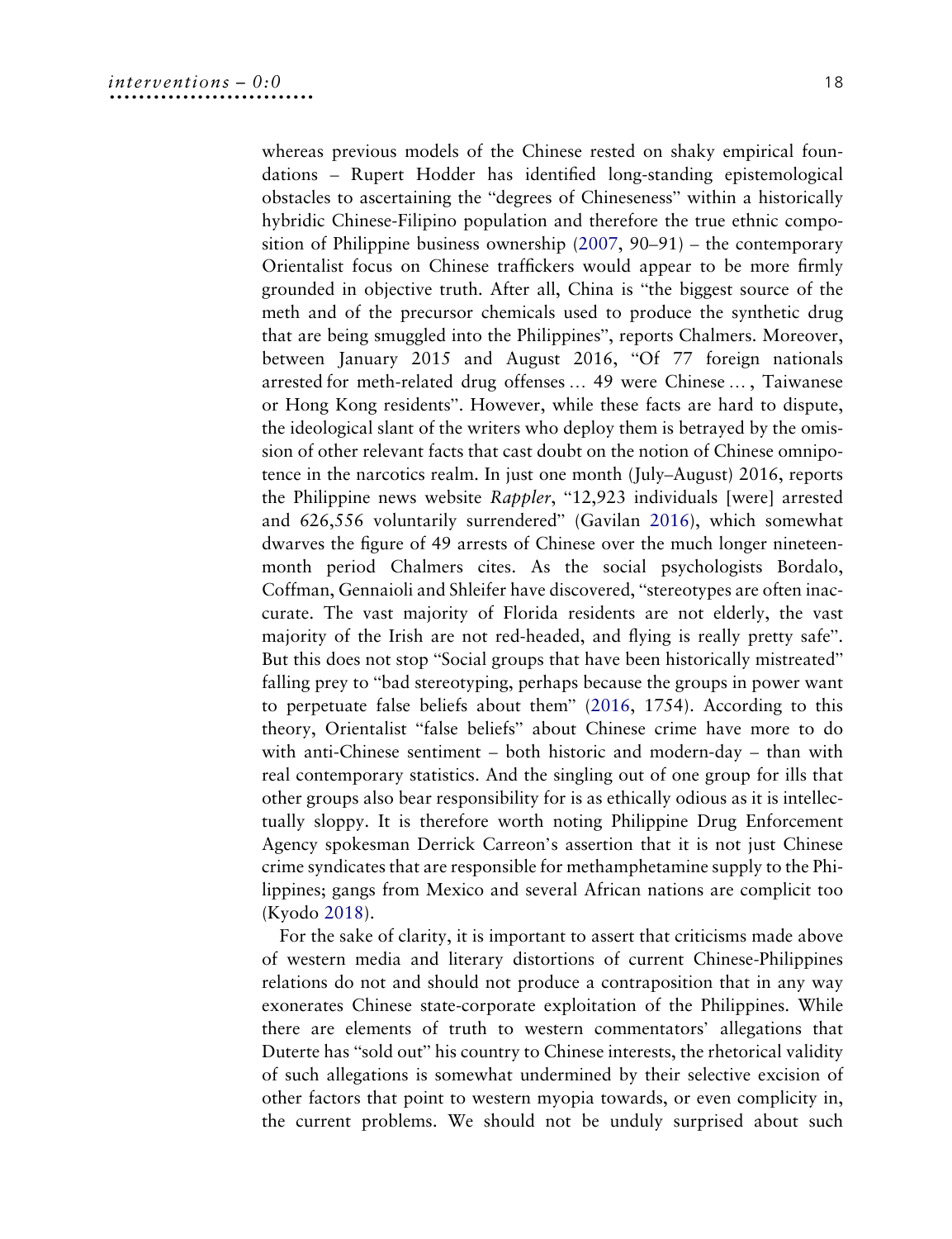selectivity given that it is a *sine qua non* of regressive cultural stereotypes of all varieties. As the social psychologists Kooman and Djiker have found,

It is generally accepted that in processing information people are guided by relevant cognitive representations or schemas [supporting perceptions of 'outgroup' stereotypes]. There is also agreement that information relevant to an activated schema is preferentially encoded, whereas irrelevant information is more or less neglected. (Koomen [1997](#page-20-30), 598)

<span id="page-19-10"></span><span id="page-19-9"></span>To be sure, the making of the supranational Chinese stereotype over the last four centuries has involved a good deal of such "selective processing", to borrow further from Kooman and Djiker's lexicon, about the Chinese in Manila, China, the United States and Europe. The supranationality of this symbolic order means that it necessarily resonates with a broader debate about representation that has major material ramifications. The utterances of western hegemonic media are often in line with the versions of anti-Sinicism we have explored in this essay: Chinese enterprise must be simultaneously envied, feared and grudgingly admired (Roh, Huang, and Nui [2015,](#page-21-29) 12). However, such attitudes are underpinned by a potentially existential threat to the world: the trade war between the US and China, which many commentators fear could escalate into a shooting war, given mounting tensions in the South China Sea (Klare [2018](#page-20-31)).

#### **ORCID**

<span id="page-19-8"></span>Tom Sykes <http://orcid.org/0000-0002-9636-7135>

#### References

- <span id="page-19-0"></span>Arensmeyer, Elliott C. [1980](#page-5-0). "The Chinese Coolie Labor Trade and the Philippines: An Inquiry." Philippine Studies 28 (2): 187–198.
- <span id="page-19-5"></span>Ban, Zhuo, Shaunak Sastry, and Mohan Jyoti Dutta. [2013.](#page-14-0) "'Shoppers' Republic of China': Orientalism in Neoliberal US News Discourse." Journal of International and Intercultural Communication 6 (4): 280–297.
- <span id="page-19-6"></span>Bello, Walden. [2018.](#page-17-0) "Foreword." In The Realm of the Punisher: Travels in Duterte's Philippines, edited by Tom Sykes, ix–xv. Oxford: Signal Books.
- <span id="page-19-3"></span>"Books and Authors". [1927](#page-11-0). Deseret News (Salt Lake City, Utah), July 30. [https://www.newspapers.com/](https://www.newspapers.com/image/594551916/?terms=%22walter%2Brobb%22%2B%22khaki%2Bcabinet%2Band%2Bold%2Bmanila%22) [image/594551916/?terms=%22walter%2Brobb%](https://www.newspapers.com/image/594551916/?terms=%22walter%2Brobb%22%2B%22khaki%2Bcabinet%2Band%2Bold%2Bmanila%22)

[22%2B%22khaki%2Bcabinet%2Band%2Bold%](https://www.newspapers.com/image/594551916/?terms=%22walter%2Brobb%22%2B%22khaki%2Bcabinet%2Band%2Bold%2Bmanila%22) [2Bmanila%22.](https://www.newspapers.com/image/594551916/?terms=%22walter%2Brobb%22%2B%22khaki%2Bcabinet%2Band%2Bold%2Bmanila%22)

- <span id="page-19-7"></span>Bordalo, Pedro, Katherine Coffman, Nicola Gennaioli, and Andrei Shleifer. [2016.](#page-18-0) "Stereotypes." Quarterly Journal of Economics 131 (4): 1753–1794.
- <span id="page-19-1"></span>Bowring, John. [1859.](#page-7-0) A Visit to the Philippine Islands. London: Smith, Elder.
- <span id="page-19-2"></span>Boyce, William D. [1914.](#page-10-0) United States Colonies and Dependencies Illustrated. New York: Rand McNally.
- <span id="page-19-4"></span>"Boyce Takes Stand". [1902.](#page-12-0) The Times (Streator, Illinois), June 27. [https://www.newspapers.com/](https://www.newspapers.com/image/542909162/?terms=%22w.d.%2Bboyce%22%2B%22labor%2Bunion%22) [image/542909162/?terms=%22w.d.%2Bboyce%](https://www.newspapers.com/image/542909162/?terms=%22w.d.%2Bboyce%22%2B%22labor%2Bunion%22) [22%2B%22labor%2Bunion%22.](https://www.newspapers.com/image/542909162/?terms=%22w.d.%2Bboyce%22%2B%22labor%2Bunion%22)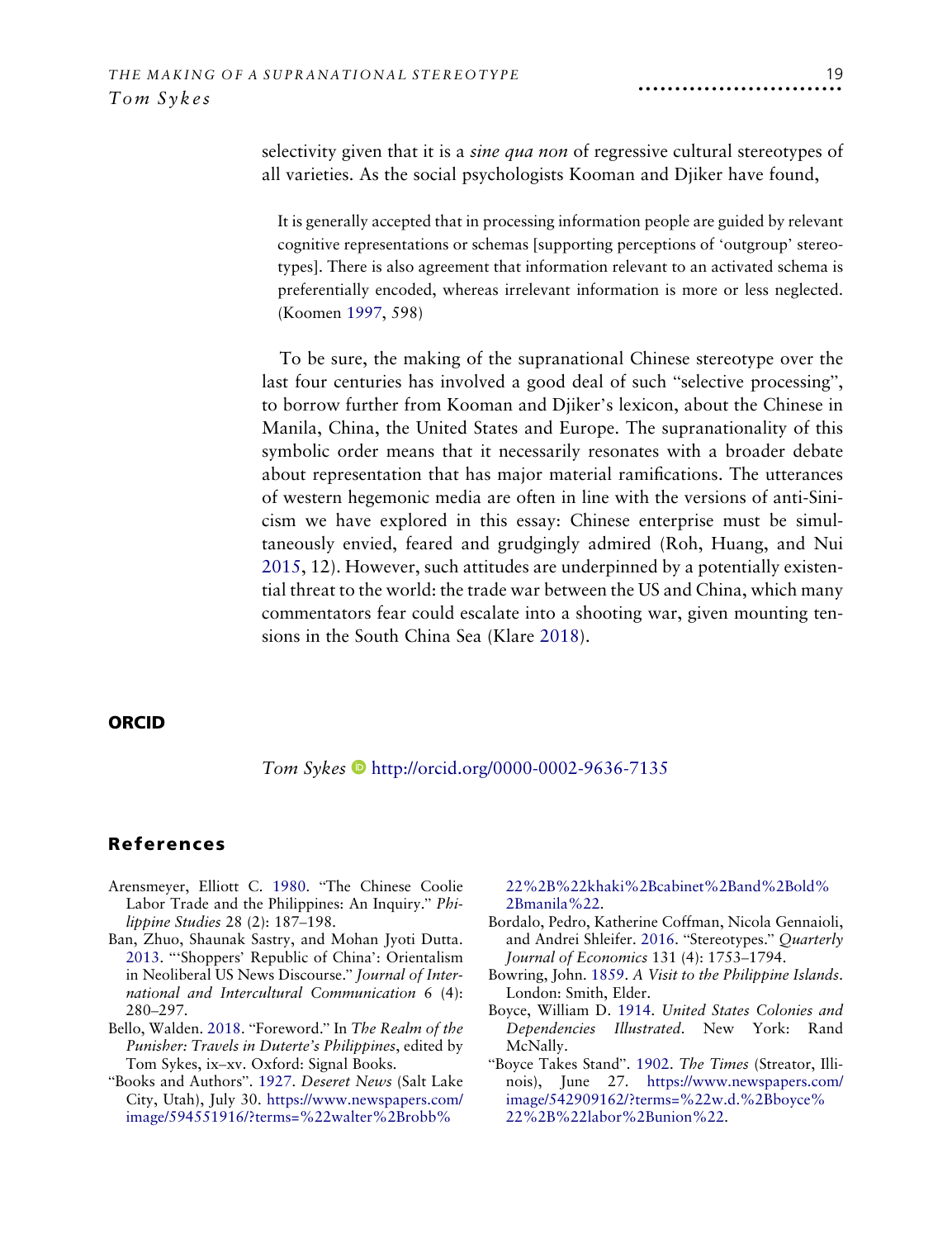- <span id="page-20-26"></span>Chalmers, John. [2016.](#page-17-1) "Duterte's War: Meth gangs of China stoke Philippines Drug crisis." Reuters, December 16. [https://www.reuters.com/](https://www.reuters.com/investigates/special-report/philippines-drugs-china/) [investigates/special-report/philippines-drugs-china/](https://www.reuters.com/investigates/special-report/philippines-drugs-china/).
- <span id="page-20-10"></span>Cheyette, Bryan. [1995](#page-6-0). Constructions of 'the Jew' in English Literature and Society: Racial Representations, 1875–1945. Cambridge: Cambridge University Press.
- <span id="page-20-23"></span>"Chinese Money Triggers a Dizzying Rally in Manila Property". [2018.](#page-16-0) Bloomberg News, May 3. [https://](https://www.bloomberg.com/news/articles/2018-05-03/in-china-s-new-gambling-hot-spot-property-prices-are-on-a-tear) [www.bloomberg.com/news/articles/2018-05-03/in](https://www.bloomberg.com/news/articles/2018-05-03/in-china-s-new-gambling-hot-spot-property-prices-are-on-a-tear)[china-s-new-gambling-hot-spot-property-prices-are](https://www.bloomberg.com/news/articles/2018-05-03/in-china-s-new-gambling-hot-spot-property-prices-are-on-a-tear)[on-a-tear](https://www.bloomberg.com/news/articles/2018-05-03/in-china-s-new-gambling-hot-spot-property-prices-are-on-a-tear).
- <span id="page-20-3"></span>Chu, Richard T. [2010.](#page-3-0) Chinese and Chinese Mestizos of Manila: Family, Identity, and Culture 1860s– 1930s. Boston: Brill.
- <span id="page-20-1"></span>Clodfelter, Michael. [2017.](#page-2-0) Warfare and Armed Conflicts: A Statistical Encyclopedia of Casualty and Other Figures, 1492–2015. 4th ed. Jefferson: McFarland.
- <span id="page-20-8"></span>Constantino, Renato. [2010](#page-5-1). A History of the Philippines: From Spanish Colonization to the Second World War. New York: Monthly Review Press.
- <span id="page-20-20"></span>Cook, Malcolm. [2017](#page-15-0). "Meet New Boss Duterte, Same as the Old Boss." Nikkei Asian Review, January 15. [https://www.asia.nikkei.com/Politics/Meet-new](https://www.asia.nikkei.com/Politics/Meet-new-boss-Duterte-same-as-the-old-boss)[boss-Duterte-same-as-the-old-boss](https://www.asia.nikkei.com/Politics/Meet-new-boss-Duterte-same-as-the-old-boss).
- <span id="page-20-4"></span>Defoe, Daniel. [1725.](#page-3-1) A New Voyage Around the World by a Course Never Sailed Before. London: A. Bettesworth.
- <span id="page-20-21"></span>Engelhardt, Tom. [2018.](#page-15-1) "A New Map Shows the Alarming Spread of the US War on Terror." The Nation, January 4. [https://www.thenation.com/](https://www.thenation.com/article/a-new-map-shows-the-alarming-spread-of-the-us-war-on-terror/) [article/a-new-map-shows-the-alarming-spread-of](https://www.thenation.com/article/a-new-map-shows-the-alarming-spread-of-the-us-war-on-terror/)[the-us-war-on-terror/.](https://www.thenation.com/article/a-new-map-shows-the-alarming-spread-of-the-us-war-on-terror/)
- <span id="page-20-14"></span>Fairclough, Norman. [2013](#page-9-0). Language and Power. London: Routledge.
- <span id="page-20-17"></span>Fanon, Frantz. [1952.](#page-11-1) Black Skin, White Masks. New York: Grove Press.
- <span id="page-20-0"></span>Francia, Luis H. [2014](#page-2-1). A History of the Philippines: From Indios Bravos to Filipinos. New York: Overlook Press.
- <span id="page-20-7"></span>Frayling, Christopher. [2014.](#page-4-0) The Yellow Peril: Dr Fu Manchu and the Rise of Chinaphobia. London: Thames and Hudson.
- <span id="page-20-2"></span>Garcia, J. Neil. [2008.](#page-2-2) Philippine Gay Culture. Hong Kong: Hong Kong University Press.
- <span id="page-20-28"></span>Gavilan, Jodesz. [2016](#page-18-1). "LIST: Suspected Drug Lords Killed under Duterte Gov't." Rappler, August 30. [https://www.rappler.com/newsbreak/iq/144659](https://www.rappler.com/newsbreak/iq/144659-war-on-drugs-suspected-drug-lords-killed-duterte-administration-list) [war-on-drugs-suspected-drug-lords-killed-duterte](https://www.rappler.com/newsbreak/iq/144659-war-on-drugs-suspected-drug-lords-killed-duterte-administration-list)[administration-list.](https://www.rappler.com/newsbreak/iq/144659-war-on-drugs-suspected-drug-lords-killed-duterte-administration-list)
- <span id="page-20-24"></span>Goldberg, E. [2019.](#page-17-2) Wing Zone to Open 12 New Units in Panama and the Philippines in 2019. Franchising.com. [https://www.franchising.com/articles/](https://www.franchising.com/articles/wing_zone_to_open_12_new_units_in_panama_and_the_philippines_in_2019.html)

[wing\\_zone\\_to\\_open\\_12\\_new\\_units\\_in\\_panama\\_](https://www.franchising.com/articles/wing_zone_to_open_12_new_units_in_panama_and_the_philippines_in_2019.html) [and\\_the\\_philippines\\_in\\_2019.html](https://www.franchising.com/articles/wing_zone_to_open_12_new_units_in_panama_and_the_philippines_in_2019.html).

- <span id="page-20-12"></span>Gunter, Archibald Clavering. [1898.](#page-8-0) Jack Curzon (Being a Portion of the Records of the Managing Clerk of Markrtin, Thompson & Co., English Merchants doing Business in Hong Kong, Manila, Cebu and the Straits Settlements). New York: Hurst.
- <span id="page-20-15"></span>"H. Irving Hancock". [1922.](#page-9-1) The New York Times, March 13. [https://www.newspapers.com/image/](https://www.newspapers.com/image/26756120/?terms=%22h.%2Birving%2Bhancock%22%2Bobituary) [26756120/?terms=%22h.%2Birving%2Bhancock](https://www.newspapers.com/image/26756120/?terms=%22h.%2Birving%2Bhancock%22%2Bobituary) [%22%2Bobituary.](https://www.newspapers.com/image/26756120/?terms=%22h.%2Birving%2Bhancock%22%2Bobituary)
- <span id="page-20-16"></span>Hancock, H. Irving. [1912](#page-9-2). Uncle Sam's Boys in the Philippines. Philadelphia: Henry Altemus.
- <span id="page-20-6"></span>Hau, Caroline S. [2000.](#page-4-1) Necessary Fictions: Philippine Literature and the Nation, 1946–1980. Manila: Ateneo de Manila University Press.
- <span id="page-20-27"></span>Hodder, Rupert. [2007.](#page-18-2) "The Economic Significance of the Chinese in the Philippines: An Analysis of Its Overstatement." Philippine Studies 55 (1): 88–115.
- <span id="page-20-25"></span>Hotel Resource. [2019](#page-17-2). 390 Room Sheraton Manila Hotel Opens. Hotelnewsresource.com. [https://](https://www.hotelnewsresource.com/article103605.html) [www.hotelnewsresource.com/article103605.html](https://www.hotelnewsresource.com/article103605.html).
- <span id="page-20-5"></span>Jack, Jane H. [1961.](#page-3-2) "'A New Voyage Around the World': Defoe's 'Roman á These'." Huntington Library Quarterly 24 (4): 323–336.
- <span id="page-20-13"></span>"Jack Curzon, or Mysterious Manila". [1899](#page-9-3). Glasgow Herald, May 4. [https://www.newspapers.com/](https://www.newspapers.com/image/409221346/?terms=%22jack%2Bcurzon%22) [image/409221346/?terms=%22jack%2Bcurzon%](https://www.newspapers.com/image/409221346/?terms=%22jack%2Bcurzon%22) [22](https://www.newspapers.com/image/409221346/?terms=%22jack%2Bcurzon%22).
- <span id="page-20-19"></span>Joint Communiqué, quoted in "One and Only China". [2017.](#page-15-2) Manila Times, October 9. [https://www.](https://www.manilatimes.net/one-and-only-china/355384/) [manilatimes.net/one-and-only-china/355384/.](https://www.manilatimes.net/one-and-only-china/355384/)
- <span id="page-20-18"></span>Jonquières, Guy de. [2012](#page-14-1). China's Challenges. Brussels: ECIPE.
- <span id="page-20-22"></span>Kelly, M. G. E. [2015.](#page-16-1) Biopolitical Imperialism. London: Zero Books.
- <span id="page-20-31"></span>Klare, Michael T. [2018](#page-19-8). "The United States is Pushing Toward War With China." The Nation, June 19. [https://www.thenation.com/article/united-states](https://www.thenation.com/article/united-states-pushing-towards-war-china)[pushing-towards-war-china.](https://www.thenation.com/article/united-states-pushing-towards-war-china)
- <span id="page-20-30"></span>Koomen, Willem. [1997](#page-19-9). "Ingroup and Outgroup Stereotypes and Selective Processing." European Journal of Social Psychology 27: 589–601.
- <span id="page-20-9"></span>Kwong, Peter, and Mišcevic Dušanka. [2007](#page-5-2). Chinese America: The Untold Story of America's Oldest New Community. New York: New Press.
- <span id="page-20-29"></span>Kyodo. [2018](#page-18-3). "Official Death Toll in Philippine President Rodrigo Duterte's War on Drugs Exceeds 5,000." South China Morning Post, December 18. [https://www.scmp.com/news/asia/southeast-asia/](https://www.scmp.com/news/asia/southeast-asia/article/2178601/official-death-toll-philippine-president-rodrigo-dutertes) article/2178601/offi[cial-death-toll-philippine](https://www.scmp.com/news/asia/southeast-asia/article/2178601/official-death-toll-philippine-president-rodrigo-dutertes)[president-rodrigo-dutertes.](https://www.scmp.com/news/asia/southeast-asia/article/2178601/official-death-toll-philippine-president-rodrigo-dutertes)
- <span id="page-20-11"></span>Kyshe, Norton, and James William. [1898.](#page-7-1) History of the Laws and Courts of Hong Kong. London: T. Fisher Unwin.